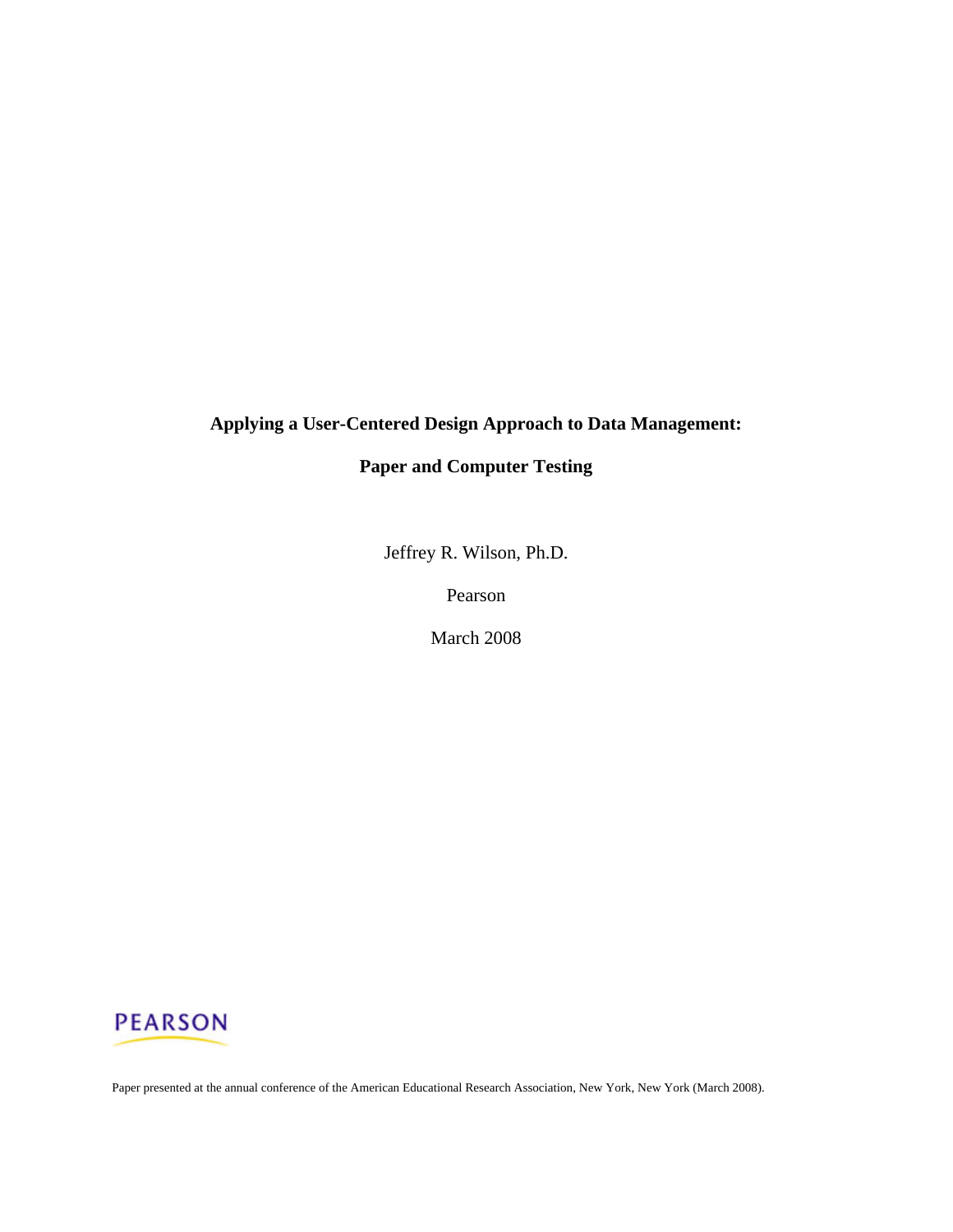#### **Abstract**

 This paper discusses the application of a user-centered design (UCD) approach to a webbased application system that supports data management components of the high-stakes assessment lifecycle. In order to fully explore how a UCD approach enhances the process for developing a web-based application system that supports data management for paper and computer testing, this paper starts with an explanation of the typical data management development process before a UCD approach is applied to it. The paper then discusses how the user experience can be enhanced when a UCD approach is applied to developing data management systems. Next, the paper presents a case study for applying a UCD approach on a web-based application system that supports the paper and computer testing process. Finally, the paper discusses insights learned from applying a UCD approach to data management tools in an educational assessment setting.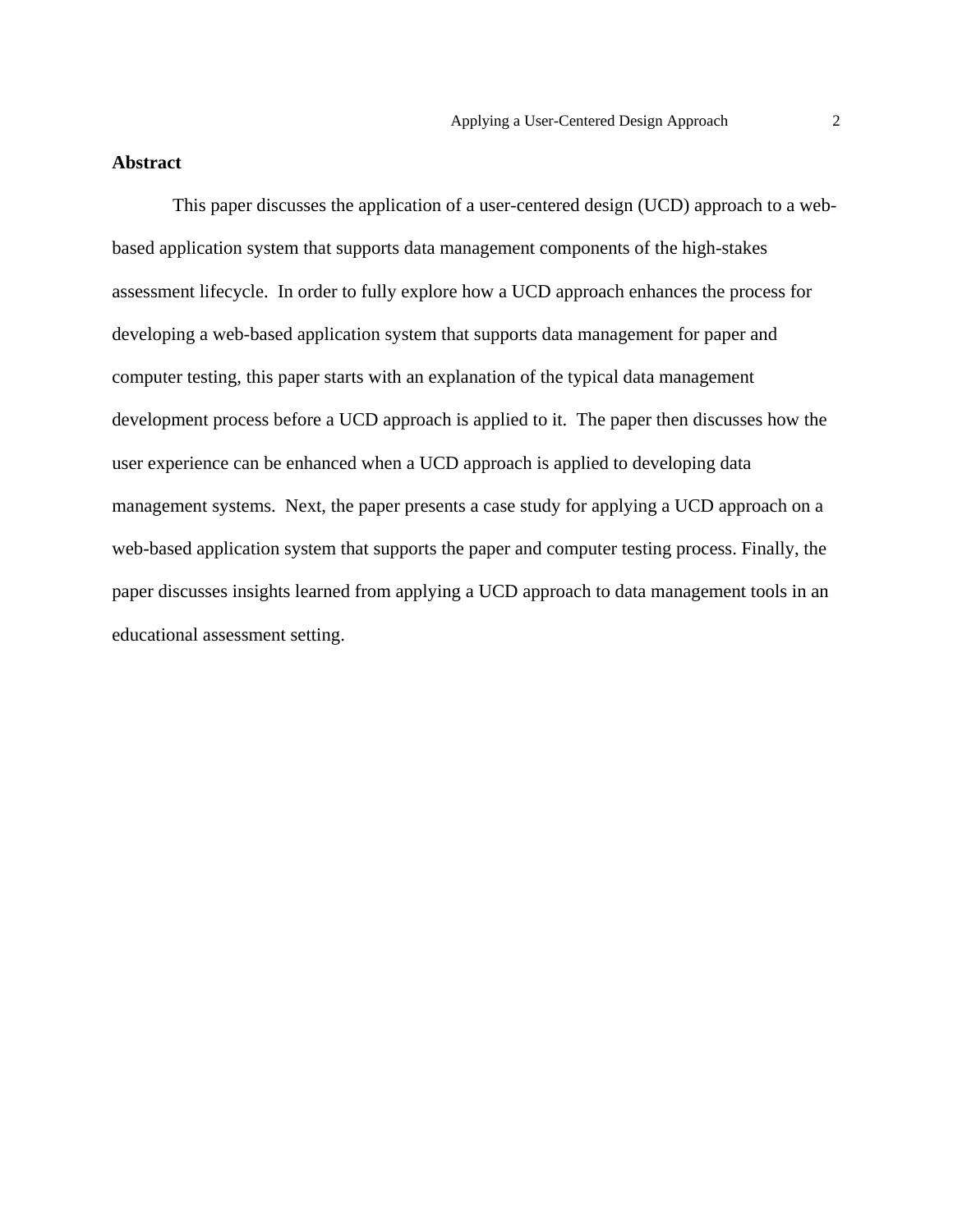#### **Applying a User-Centered Design Approach to Data Management:**

#### **Paper and Computer Testing**

There is considerable work that goes on behind the scenes to make sure that state departments of education have the necessary materials and tools to ensure that their *high-stakes* assessment process is a success. There are a myriad of tasks that educators focus on at the state, district and school level to make the testing experience successful. Since students may take state tests on paper or on the computer, both must be considered when helping states administer *highstakes* tests. For example, when testing students on paper, districts and schools must order paper materials, ensure that the materials will arrive on time, place additional orders when their initial order doesn't meet their needs, upload student data so that students' demographic data are correctly printed on labels for their tests, and have access to student test results. When testing students on the computer, districts and schools must make sure that students are assigned to the correct test, the students must be put into test sessions so that they can take their tests on the computer at their scheduled time, and that there are enough computers for each test session.

This paper discusses the application of a user-centered design (UCD) approach to developing a web-based application system that supports data management components of the high-stakes assessment lifecycle for both paper and computer testing. User-centered design has been described in many ways. Norman (1998) provides a comprehensive description.

It's a process of product development that starts with users and their needs rather than with technology. The goal is a technology that serves the user, where the technology fits the task and the complexity is that of the task, not of the tool. At its core, human-centered product development requires developers who understand people and the tasks they wish to achieve. It means starting by observing and working with users, writing a simple instruction manual—no more than one page long, if possible. It means constructing and evaluating physical and software mock-ups of the device to see how its potential users employ it for its intended activities, allowing all to judge whether the design meets their requirements. Then, after a period of iterative evaluation and redesign, it means building a technology that fits the mock-ups.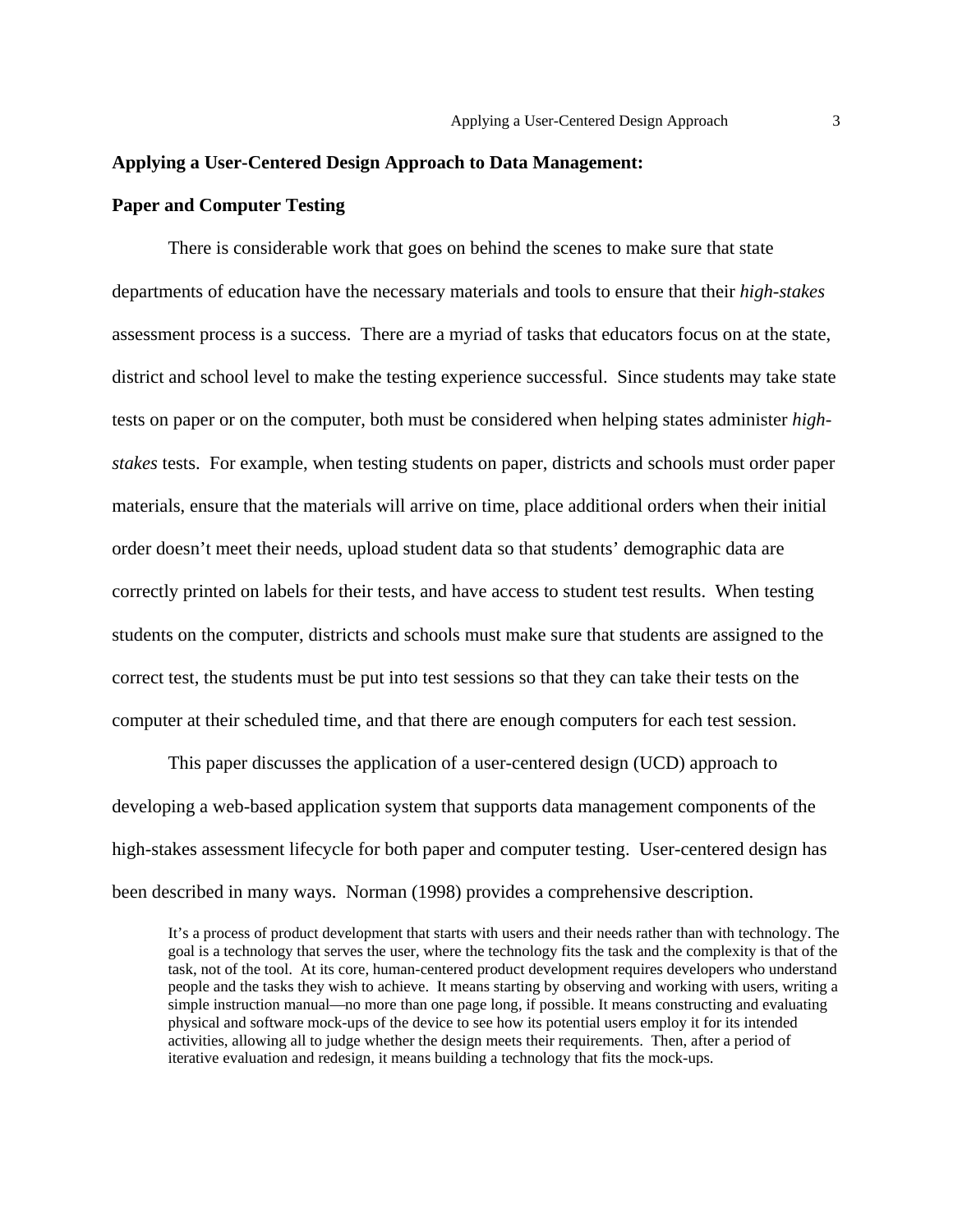In order to fully explore how a UCD approach changes the process for developing a system that supports data management for high-stakes paper and computer assessments, this paper will start with an explanation of the typical data-management development process. The paper will then discuss how the user experience can be enhanced with the application of a UCD approach to developing data management tools. Next, the paper will present a case study for applying a UCD approach on a web-based application that supports both the paper and computer assessment process. Finally, the paper will discuss insights learned from applying a UCD approach to data management tools in an educational assessment setting.

#### **Assessment-related Data Management**

First, consider a hypothetical scenario where there is a need to develop a web-based application to support *high stakes* assessment. Pearson wins a contract for a particular state to support both paper and computer testing for the fall of 2008. If Pearson already has contracts with that state then there is a specific team of dedicated professionals (i.e., a program team) within Pearson who are already focused on supporting that state. The program team has developed relationships with key stakeholders at the state's department of education (DOE) to better understand what they need to deliver for districts and schools for each assessment. As the program team gathers requirements about how they need to support that state for each assessment, they pass the information along to a technology organization within the Assessment and Information group at Pearson. The technology organization then develops or modifies an existing web application to support the program team, the state, and the people at the district and school levels. Once the web application is ready for review, the program team allows the stakeholders at the DOE to review the application. If it meets their needs, then the system is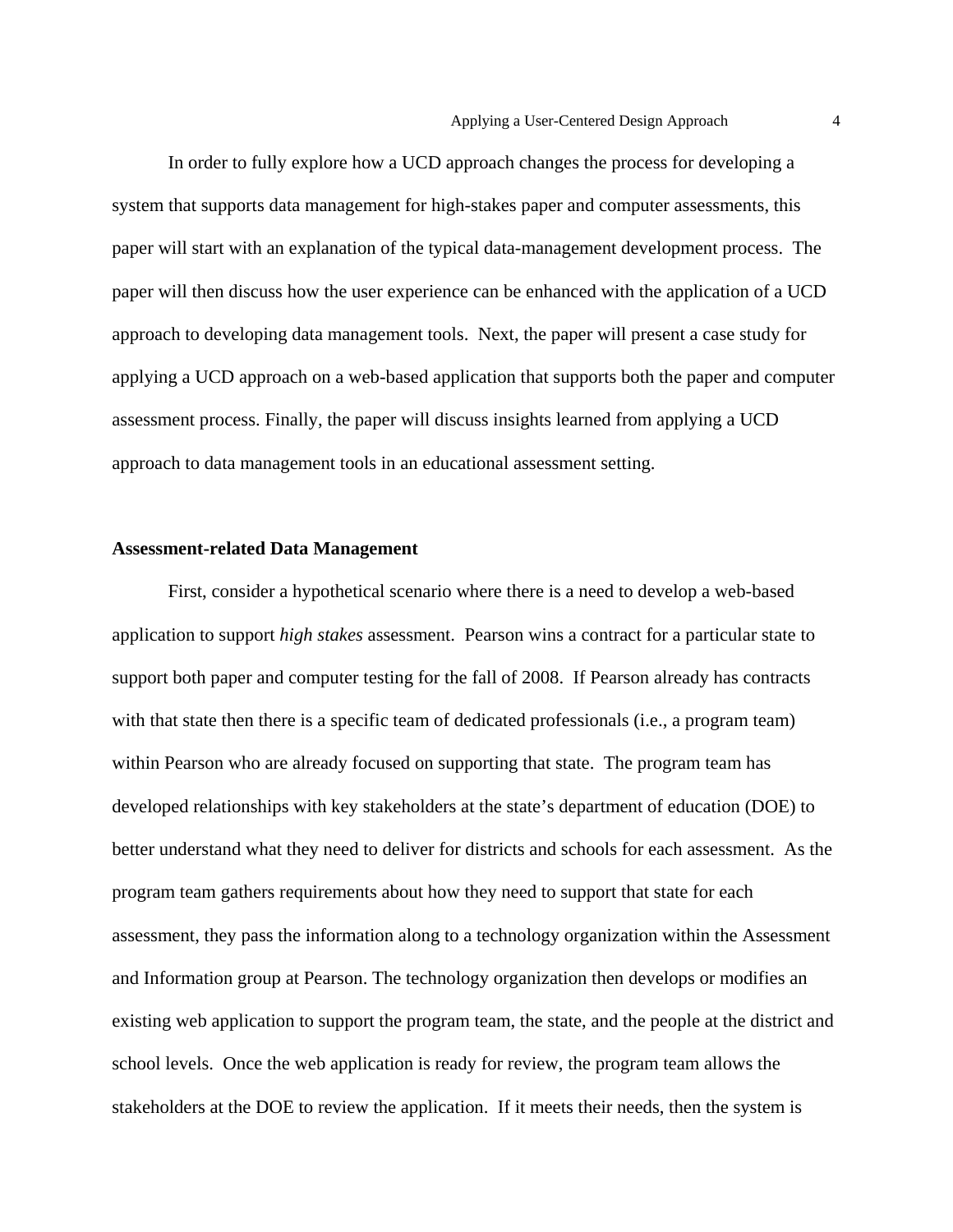made available for use. If the system needs to be enhanced, then it is re-engineered for the DOE. Or the system is released before all the desired changes are made and it is modified as time and schedule permit.

Of course, the process is rarely that simplistic. For example, if one now imagines that same process for 20 different states, it becomes apparent just how busy the technology organization becomes to deliver systems for its various customers. In other words, deadlines are critical, delivery of a system is crucial, and delivering a system that meets the needs and expectations of its different users is imperative for a positive user experience. Given all of this, a fair question to ask is, "Can we build a system that basically works for all of our customers (minus customer-specific customizations) in an efficient manner that will provide them with a satisfying user experience while reducing the amount of re-work once the system is released for general consumption?" If the answer is *yes* or even *maybe*, then the follow-up question is, "What do we need to do to build *that* system?"

#### **Applying a UCD Approach to Assessment-related Data Management**

Creating a compelling and satisfying user-experience isn't only the concern of usability professionals who focus on UCD. UCD is a process that all members of a development team engage in to ensure that a system's users have a positive experience. A corollary to the above point is that there are many groups within an organization (e.g., Help Desk) that are focused on the *user* and customer satisfaction. Therefore, it is misleading to assume that only usability professionals care about the user experience of a product (even if a UCD process isn't employed in an organization).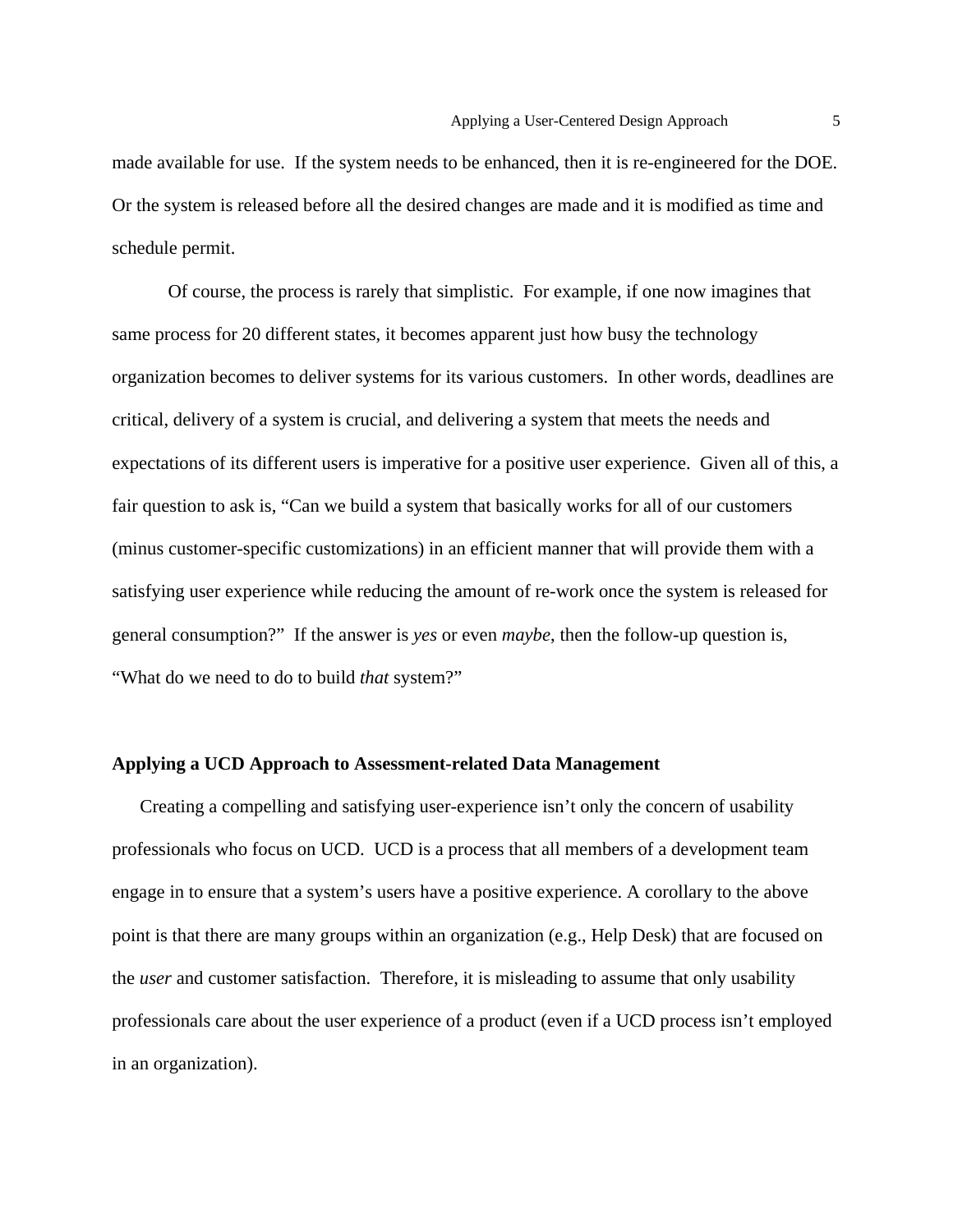However, usability professionals provide expertise by helping an organization deliver an optimal user experience by seeking to use UCD processes and methodologies in product development. Even if product development isn't focused solely on UCD as their primary development process, UCD can complement the product development lifecycle by providing knowledge about the people using the system (e.g., personas) and designs or heuristics that consider the needs of those users. Therefore, consider these questions again:

- Can we build a system that basically works for all of our customers (minus customerspecific customizations) in an efficient manner that will provide them with a satisfying user experience while reducing the amount of re-work once the system is released for general consumption?
- What do we need to do to build *that* system?

A UCD approach need not necessarily be applied to get a *yes* answer to the first question although more than likely the development approach includes different elements of UCD. However, for the second question, the central argument of this paper is that it *would be prudent and beneficial* to apply a UCD approach when building a product in order: a) to provide a framework for design decisions and; b) to include some specific methodologies and evaluations of design decisions that focus on the end-user.

What is an example of a UCD process? Rubin (1994) provides a simple example of a UCDfocused product-development lifecycle: a) User and usage needs analysis; b) Specification of requirements; c) Preliminary design; d) Detailed design; e) Product build; and e) Product release. Therefore, to apply a UCD approach when developing a web-based data-management system to support high-stakes assessment one must determine: a) several research questions that would identify the target users and their needs; b) the requirements for the system; c) the preliminary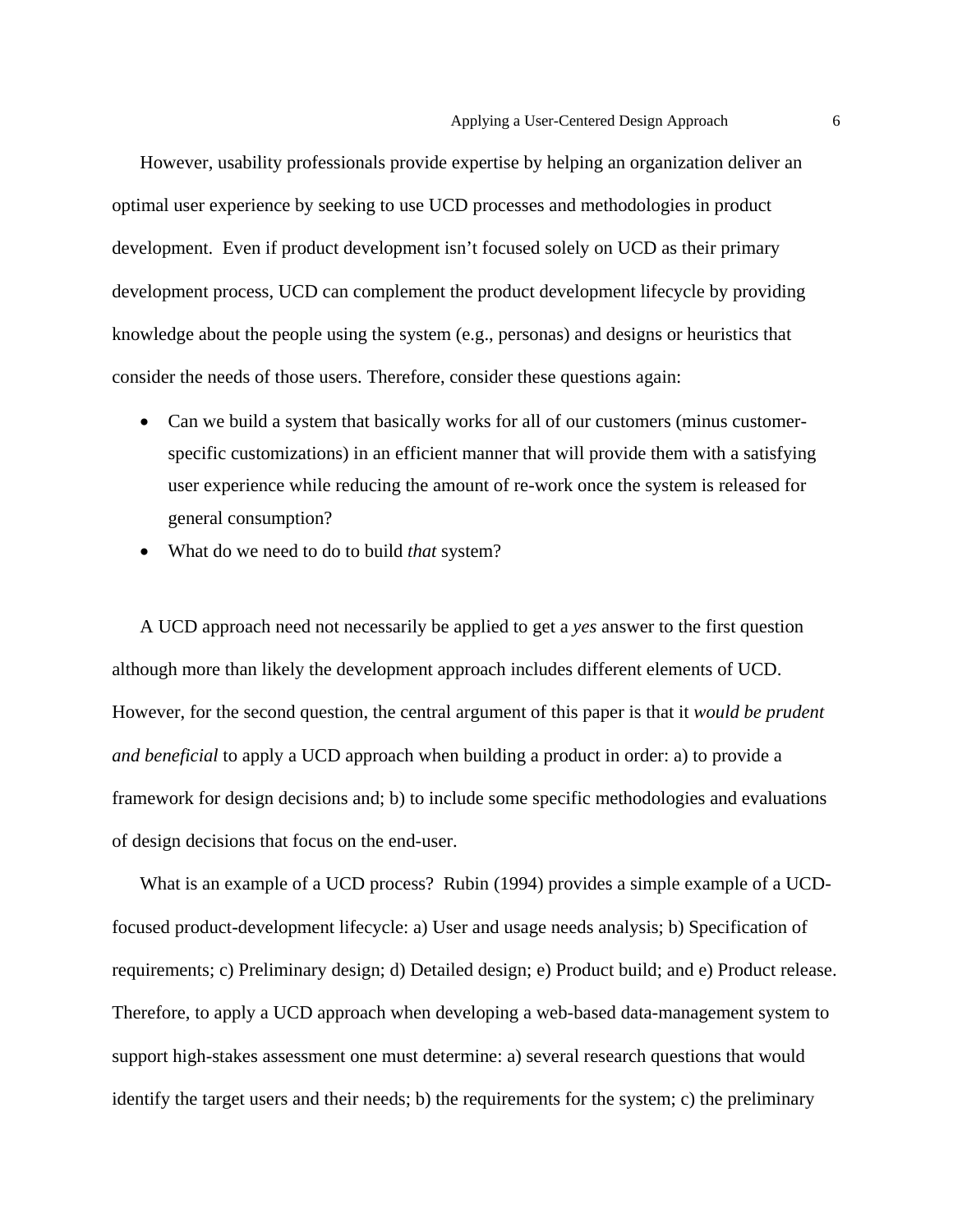designs that would need to be created (with high-level architecture and navigation considerations along with common conventions in web design); d) the number of iterations on designs that would need to be pursued in order to create detailed designs for a solution that would be effective and efficient as well as technically feasible. Once detailed designs are finished product development could focus on building the product for release. Thus, we can determine two major areas for consideration before a product is built and released for people to use: 1) User research to understand the target users, their needs, and the requirements of the application and; 2) design that includes both: a) preliminary design—to determine if the design is meeting the needs of the users and addressing their requirements for the application and; b) iteration of design through evaluations to increase the likelihood that the application meets the needs of users, matches their expectations, and can be effectively and efficiently used by end-users once the system is released. Let us examine each of these areas in more detail.

**User Research.** Before building a web-based application that will be effectively and efficiently used by people, there are several research questions that need to be answered:

- Who are the target users for different work tasks?
- How do those people complete their work tasks?
- When do they engage in their work tasks?
- How frequently are they doing these tasks?
- What are the products they currently use to complete those tasks?
- What are the good points and pain points with current products and processes?

It is critical to understand who will be using the application and how those users expect to use the application given their job functions and work tasks. It is also important to understand the environment and conditions in which users work because that determines the way a particular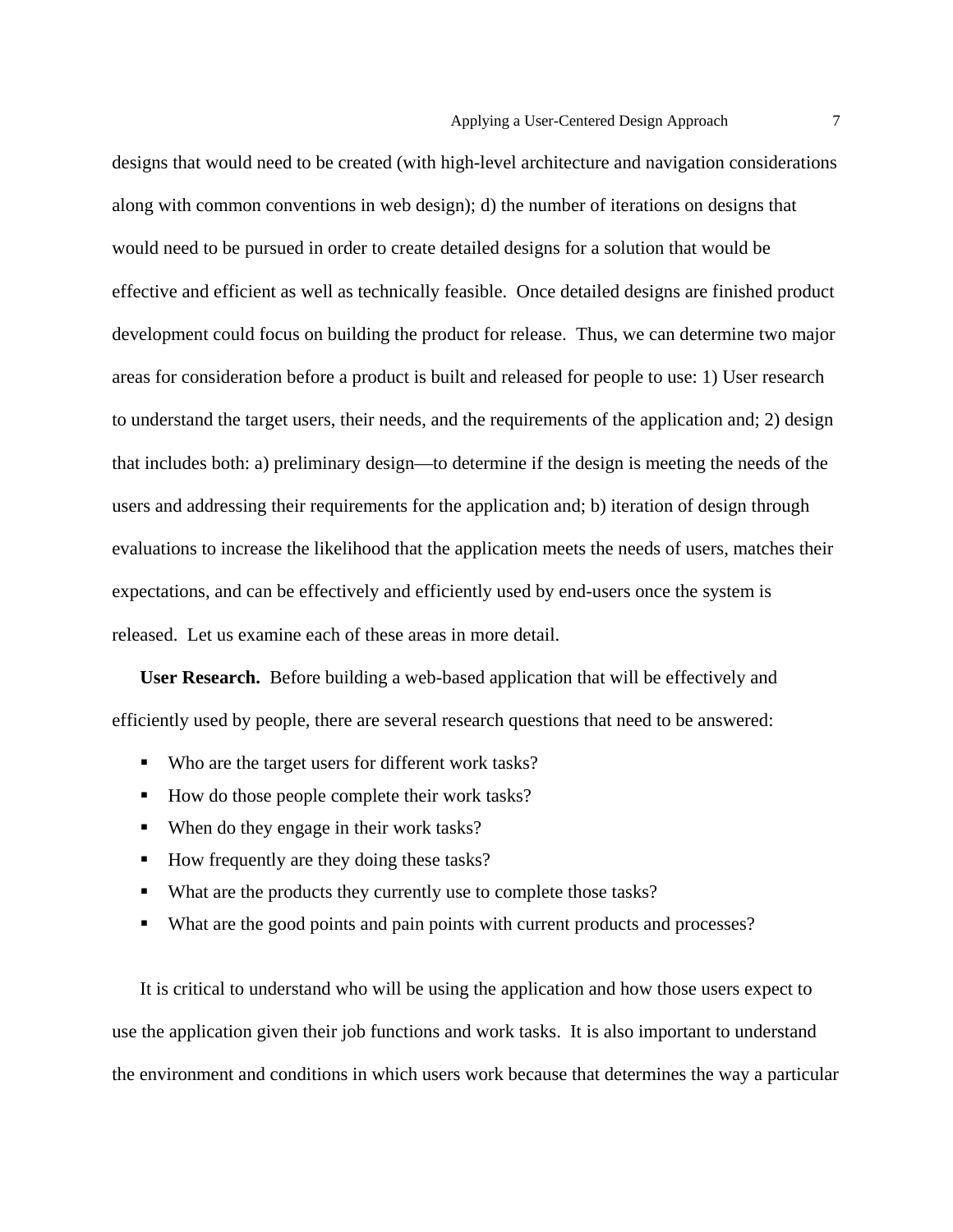application is designed for them to use. Finally, by examining the current applications people use to complete their assessment-related tasks, a wealth of information can be obtained about the experience with those applications. Thus, the positive experience that people have with those applications should be replicated or expanded upon in a new application and the pain points that people have with those applications should be reduced or eliminated in a new application.

**Design.** After the research questions are addressed, an initial design framework for the new application can be developed. This design framework considers the preliminary user research, examines common conventions in products, services, and web sites/applications, and keeps in mind the considerable research and design heuristics that exist for designing products and services. For example, Galitz (1997) provides a comprehensive list of industry-standard design goals for a product.

- Aesthetically Pleasing
- Clarity
- Compatibility
- Comprehensibility
- Configurability
- Consistency
- Control
- Directness
- Efficiency
- **Familiarity**
- Flexibility
- **Forgiveness**
- **Predictability**
- **Recovery**
- **Responsiveness**
- **Simplicity**
- **Transparency**
- Trade-offs

Although a detailed definition of each of the heuristics on Galitz's list is beyond the scope of this paper, the list shows that there are numerous factors to consider when building a usable product besides conducting preliminary user research and considering common design conventions.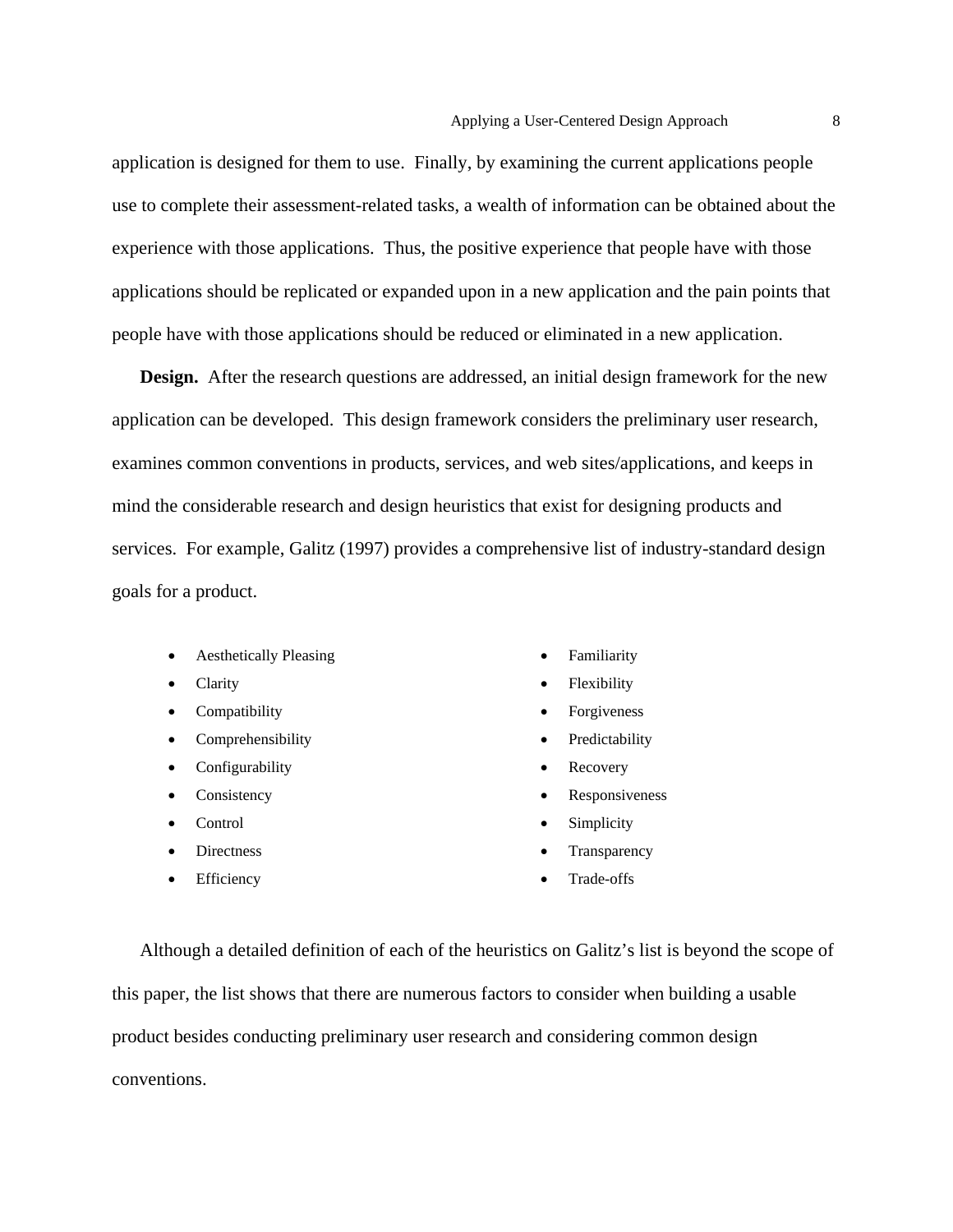Once the design framework is in place then preliminary prototypes can be created and evaluated against the design framework. Therefore, issues like the architecture of the system, navigation of the system, page types, page layout, and page elements are all considered during the initial design phase.

However, UCD considers iteration a key to building successful applications. Even with careful planning, up-front user research, and consideration of the extant research and common design heuristics, the design of an application is untested unless there is some systematic method for evaluating early prototypes and then using that data to continuously improve upon the design of the application. Therefore, the goal is to iterate on designs so they will be more effectively and efficiently used by people.

In the early stages of design, considerable work is done evaluating prototypes internally and making sure that the preliminary designs are technically feasible and follow the design framework. However, it is also important to test the designs with actual users by having them complete common tasks or review the prototypes to ensure that the designs meet their expectations. Again, whether it is internal evaluations or collecting data from actual end-users, the goal is to iterate on designs to improve the likelihood that the application will satisfactorily meet the needs of the end-user. Usability studies takes advantage of preliminary user research to determine who the target users are for the system and their major work tasks. The objective is then to observe target users completing their key work tasks and to identify the problems that would keep them from completing those tasks successfully and quickly with high satisfaction. Thus, a UCD approach requires ensuring technical feasibility while meeting user expectations through evaluating the design framework.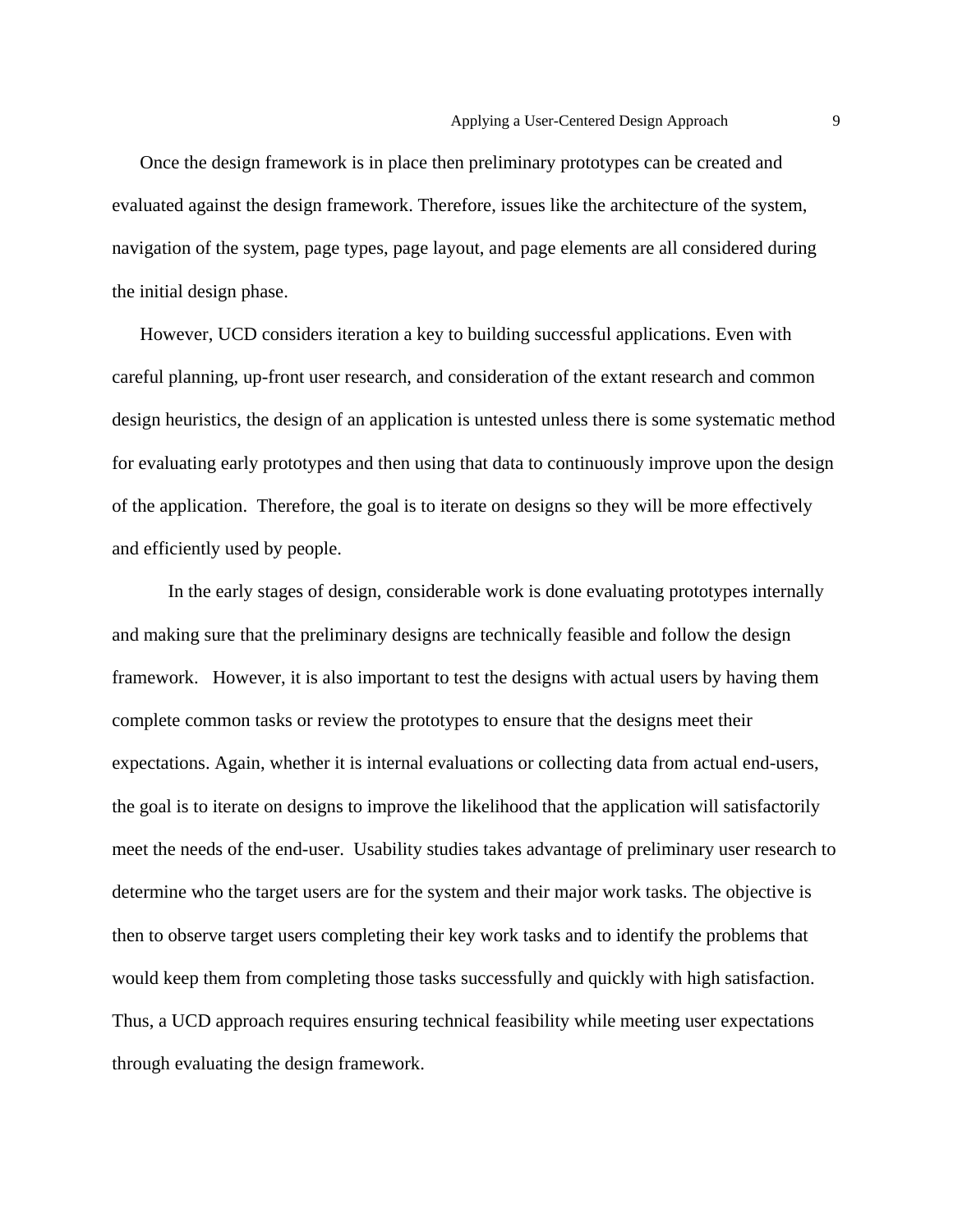#### **Assessment-related Data Management: A case study**

Creating PEMSolutions is a case study that illustrates an attempt to follow the UCD framework for the development of a new product. Historically, the Assessment and Information group at Pearson had developed two separate products to meet the needs of their customers: SchoolHouse and eMeasurement Services. SchoolHouse (see Figure 1) was created to assist users with high-stakes paper testing and eMeasurement Services (see Figure 2) was created to assist with students taking tests on the computer (online testing). Both products considered their users and modified the user experience as feedback flowed in from people using the products. Therefore, the products were focused on customer experience but that doesn't necessarily mean a UCD approach was applied to the development and evolution of those two products.

#### Insert Figures 1 and 2 Here

To maximize the user experience and decrease software maintenance costs, it was decided to take these two existing products with different user experiences and combine them into one product—PEMSolutions—(see Figure 3) that would deliver paper and online testing services with the long-term goal of being able to continue to integrate other existing functionality into this system as well. The first state to utilize PEMSolutions was a technologically advanced state who knew that PEMSolutions was being built to serve all existing and future customers, yet would provide them with the integrated solution they needed for their large-scale assessments.

#### Insert Figure 3 Here

**User Research.** It was beneficial having existing products with a history of supporting highstakes assessment (compared to starting from scratch) since the mission-critical tasks for supporting high-stakes assessment were already known. Therefore, in the beginning, we asked the following questions—*Who are the primary user populations completing high-stakes*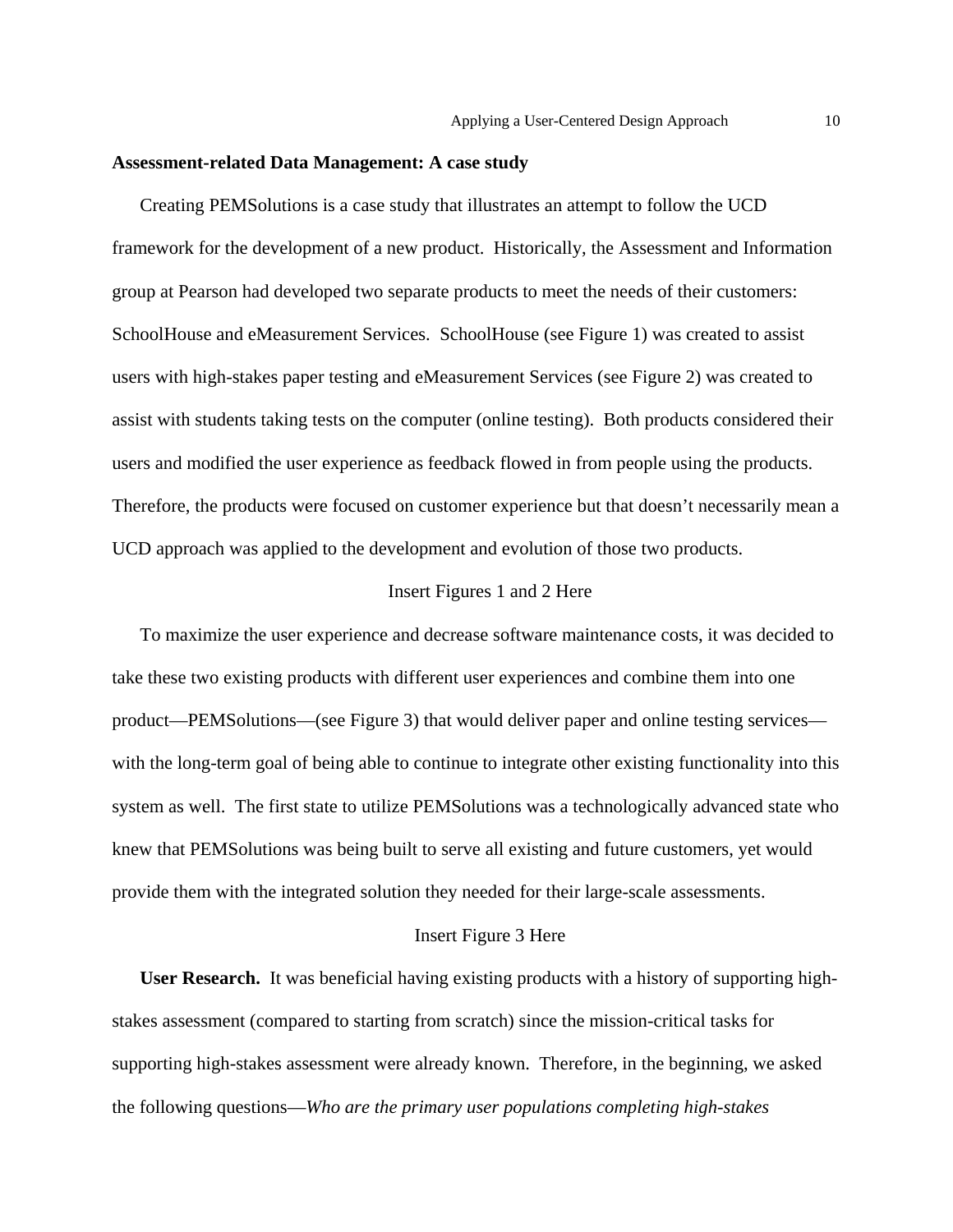*assessment-related tasks* and *What are the primary users' work practices and workflow, their concerns, and their experiences with their current high-stakes assessment-related products?*

A survey was conducted across 10 states (since we wanted to create a system that would work for different states and not just build a custom solution for one state) to find out who was responsible for the different assessment tasks that occur for an end-to-end testing scenario (both paper and computer tests). Although many different user groups are involved in high-stakes assessment (e.g., in smaller districts people have multiple roles), the results from the 127 survey respondents showed that district test coordinators are the primary user group that completes most of the high-stakes assessment-related tasks. For example, district test coordinators typically complete the following assessment-related tasks:

- Entering enrollment counts for ordering paper test materials
- Ordering additional paper test materials
- Uploading the file of student information (Pre-ID) for paper tests and electronic tests
- Creating electronic test sessions
- Making corrections to student information after it is uploaded (for paper and electronic tests)
- Signing for delivered paper test materials
- Unpacking and distributing paper test materials
- Gathering and returning paper test materials

There are other user groups that complete the same tasks as district test coordinators (e.g., school test coordinators create electronic test sessions too) and different tasks (e.g., teachers are the primary proctors), but district test coordinators performed most of the tasks that required planning, coordination, and training. Interestingly, district test coordinators also tend to be the gatekeepers and experts for the school-level personnel that use the system and they are the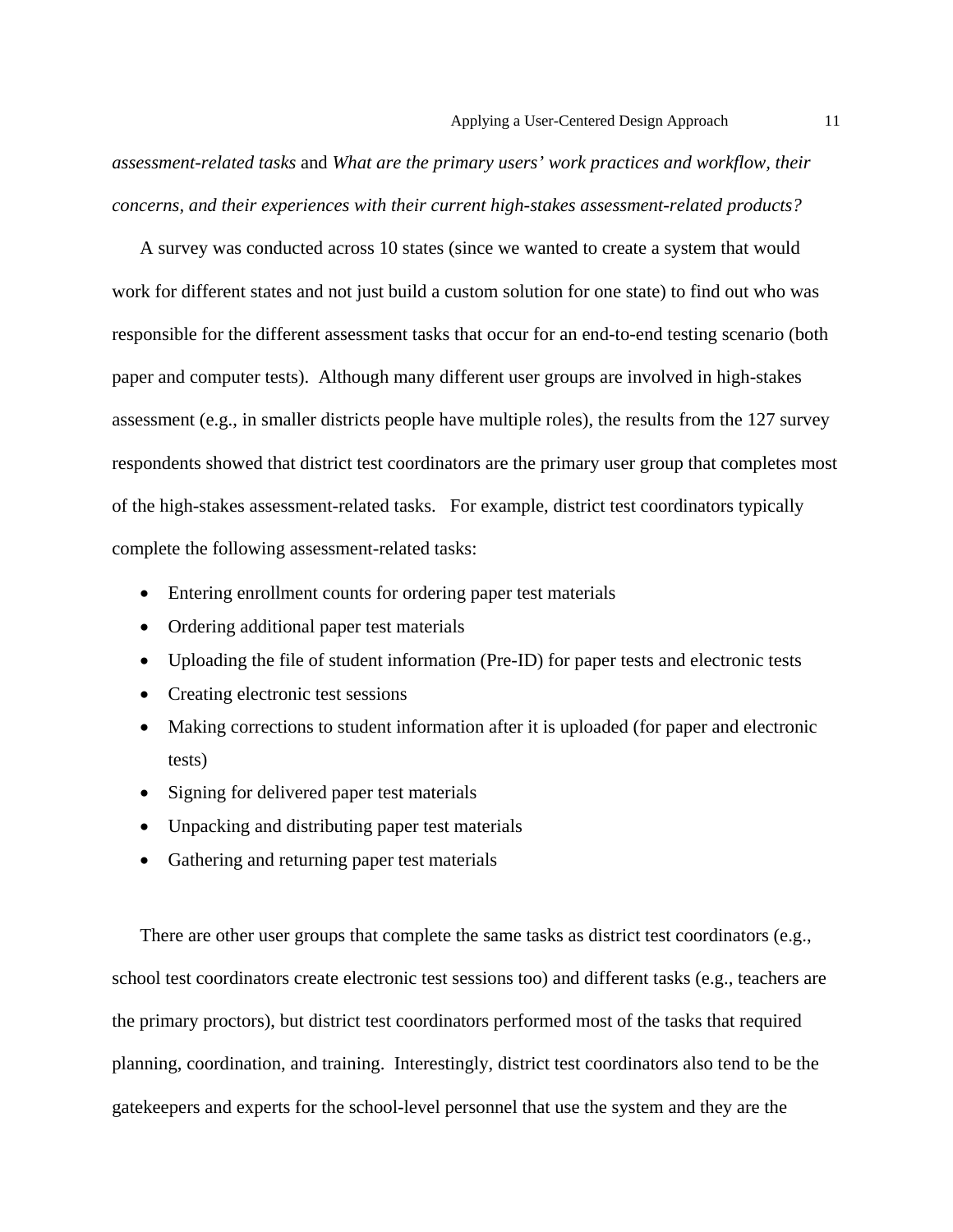primary communicators back up the chain to the DOE and to Pearson about the user experience. Therefore, it was important to gather more information about district test coordinators, their current work practices and workflow, and their feedback about their user experience with existing products in order to understand how to design a new system.

After the initial roles and responsibilities survey, follow-up interviews were conducted with 21 district test coordinators from several different states to understand their work practices and workflow, their concerns, and their experiences with their current high-stakes assessment-related products. Three main themes emerged from the interviews:

- **No time**. District test coordinators are incredibly busy and strapped for time. This was important information to find out when considering design options. District test coordinators don't have much time for inefficiency or time *to figure things out*. Because they are engaged in making sure that high-stakes assessments are accomplished without a problem, district test coordinators need to be able to complete tasks successfully and quickly and need information that increases their confidence that their various work tasks are progressing as they expect them to progress to completion.
- More control. Whether it is ordering test materials, receiving test materials, sending student data files, or other assessment-related tasks, district test coordinators want to be in control of their work tasks and know how their various work tasks are progressing toward completion.
- **Infrequent use**. District test coordinators engage in many work tasks and only use their assessment systems when they need to perform an assessment-related task. For example, a district test coordinator may only order test items twice a year. Also, a district test coordinator may be using more than one vendor depending upon the assessment. Therefore, taking advantage of designs metaphors that are common and providing aid in a variety of ways in the system to help people complete tasks and feel like they are in a familiar environment is important.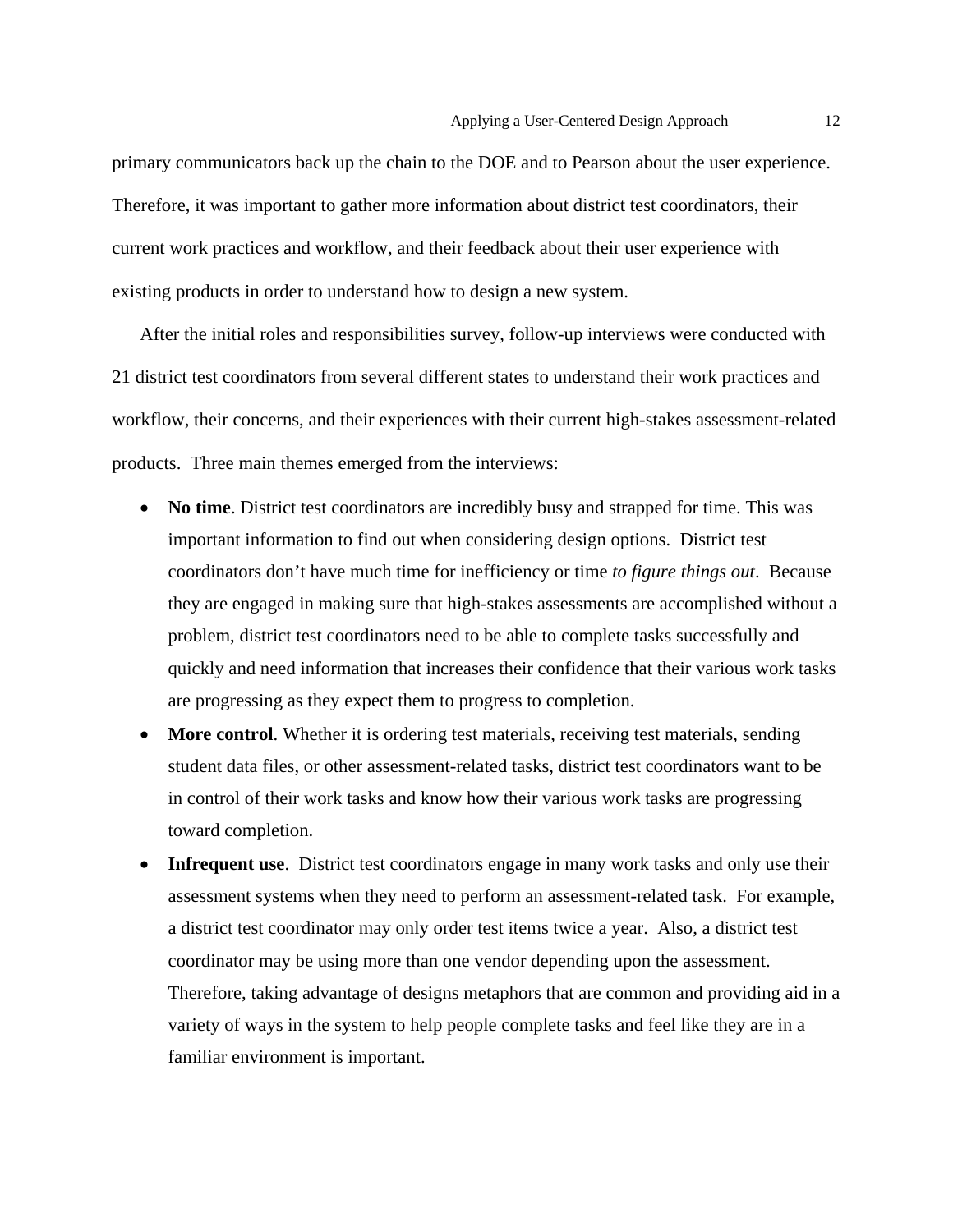**Design.** After completing the initial research, brainstorming an initial design was the next step in the process. There are a variety of ways to create an initial design. Because we had two existing products, one of the first things we did was capture all the functionality that was provided in both products. We then examined where that functionality lived in the existing products. For example, was the functionality part of a mission-critical task that was readily available compared to a secondary support task that was housed a couple of levels down in a system? We also started to mock-up initial concepts that displayed an information architecture based upon current products, our initial research, common web conventions and design heuristics, and a respect for the possible evolution of the product given some of the long-term product strategy goals that were stated by senior management.

To be clear, creating a new design for a product that allows users to complete tasks effectively, efficiently, and produces positive customer satisfaction is an incredibly difficult effort. Even with all the above-mentioned tools at our disposal, there were a multitude of design suggestions to achieve those goals both at a high-level and down to specific behavior for how a function should be designed for our users. Also, there were considerations with regard to technical feasibility of a design. However, without the initial data and planning, this process is even more problematic.

Further, even though design heuristics are valuable, they often compete with one another. For example, a common design heuristic is that users should feel in control of the system and know where they are and what they are doing in the system. Also, users should be able to recover from potentially catastrophic errors. However, efficiency is important because users also like to complete tasks as quickly as possible. A simple example of a dilemma here is the use of confirmation screens after users complete tasks. For example, if a user wants to delete a student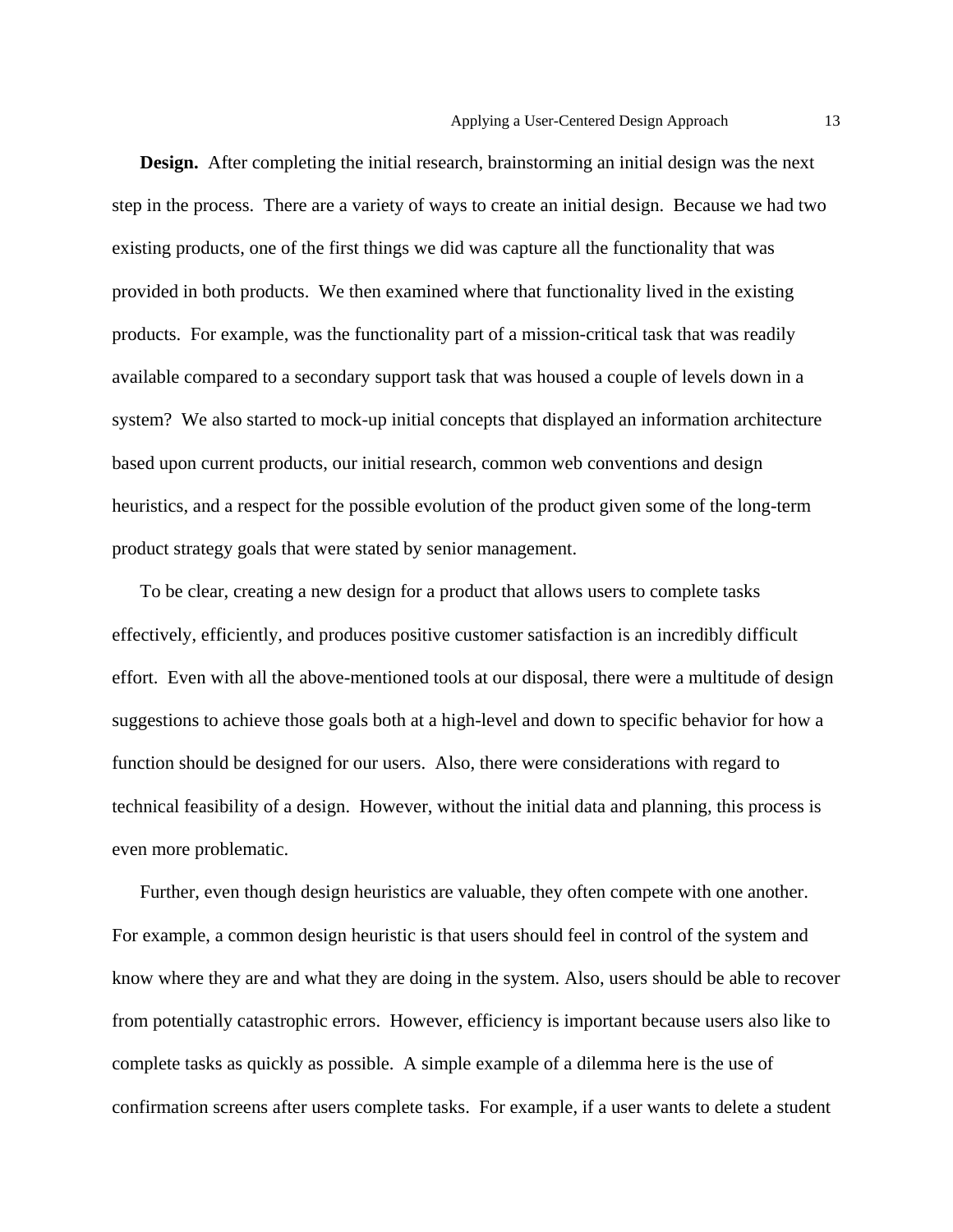from a system, which is a serious task, it would be easy enough to just delete the student once the user clicks on a delete button. However, what if the user clicked this button by accident? What if the user wanted to know whether the student was actually deleted from the system? By simply asking users if they *are sure* that that they want to delete a student and then following this message (assuming an affirmative response) with a confirmation screen that the student was deleted, users now have complete control of the process and knowledge that their task was completed successfully. However, this process would entail two extra clicks: 1) to answer the "Are you sure?" message; and 2) to dismiss the confirmation message. This example is typically referred to as a *design trade-off*. Therefore, when making initial design decisions, design tradeoffs are typically applied with regard to emphasizing different design heuristics, applying extant research, focusing on the requirements of the system, and considering the research learned about key user populations.

Iterative design involves both internal design reviews and collecting data by observing people work with and review the application. Usability studies provide a wealth of information showing whether a proposed design meets the needs of users to effectively and efficiently use the system to complete tasks. Before conducting usability studies with target populations, key internal stakeholders (e.g., program team members) were asked to participate in usability studies. Program team members know their target populations and also know how their stakeholders at the DOE might react to proposed user experience solutions. Also, program team members and other stakeholders are often experts with considerable experience and indispensable domain knowledge. Therefore, they provide a wealth of information about whether our design will likely meet the client's expectations. Also, having the same domain knowledge as the customer, if they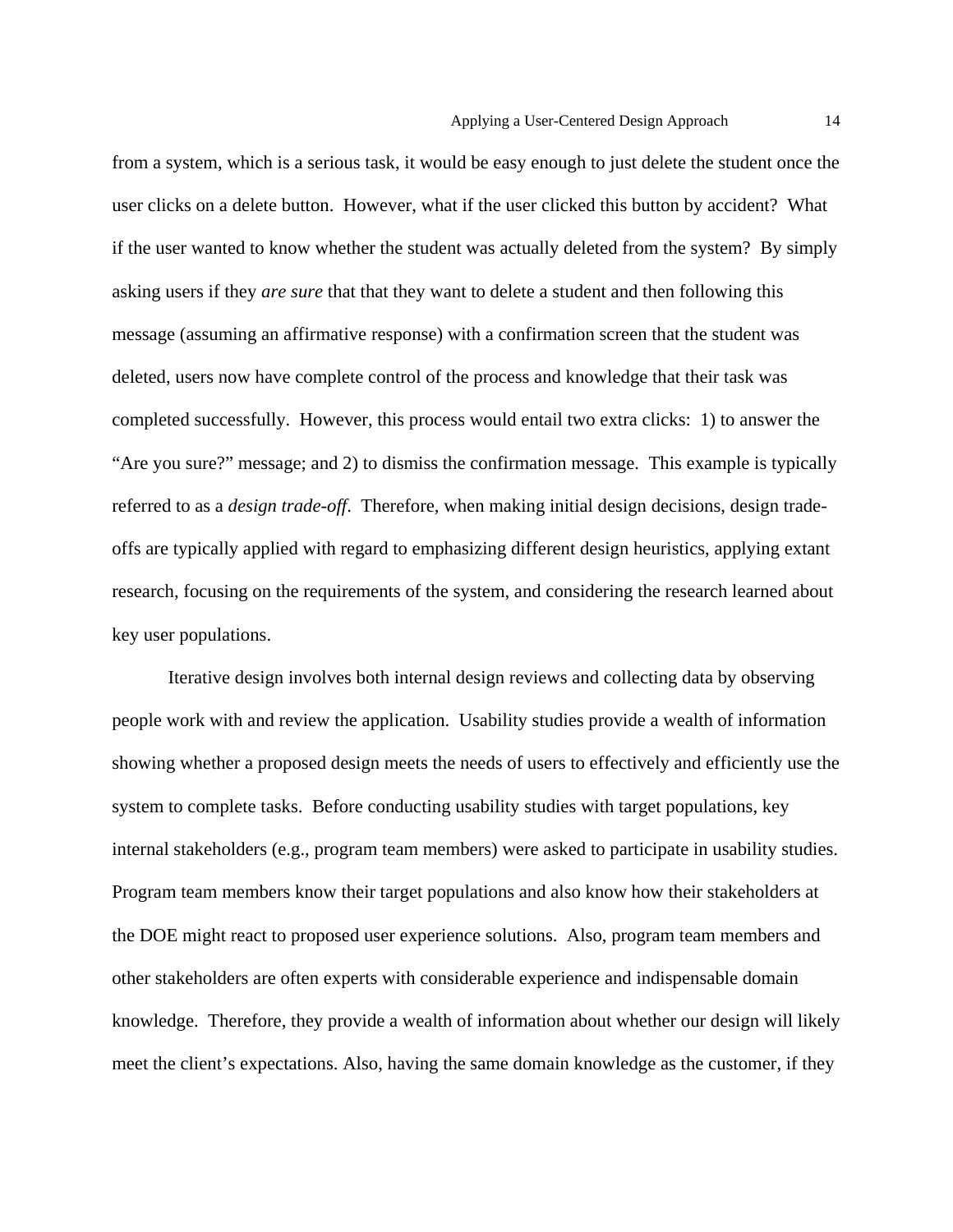can't complete tasks effectively and efficiently then it is likely that the key target users will also struggle to complete the tasks effectively and efficiently.

 After collecting data from internal program team members, it was then imperative to collect data from target users of the system. Two different studies were conducted with target users on key tasks with the new system. This data was then evaluated and used to modify aspects of the system to increase the likelihood that the target users would not encounter the same types of problems noted during the usability studies. For example, in one study, ten district test coordinators from five different states were asked to complete the following tasks in a prototype:

- Upload/Verify Data Files
- Filter Student Records
- Add/Remove/Edit Student Data
- Create Student Groups
- Order Test Materials
- Create/Modify Test Sessions (for online tests)
- Check Order Shipping Status

Of course, the major emphasis in a usability study is to observe target users completing representative tasks. Therefore, after watching users complete the above tasks with the prototype, usability issues were identified related to completing these tasks—some specific to the task and some more general observations about the system. However, the major usability issues that were observed fell within the following categories:

• **Navigation and Discoverability**. For example, users tended not to select a test administration and often did not notice if the test administration was incorrect. Also, users tended not to notice the sub-navigation links under the main navigation tabs.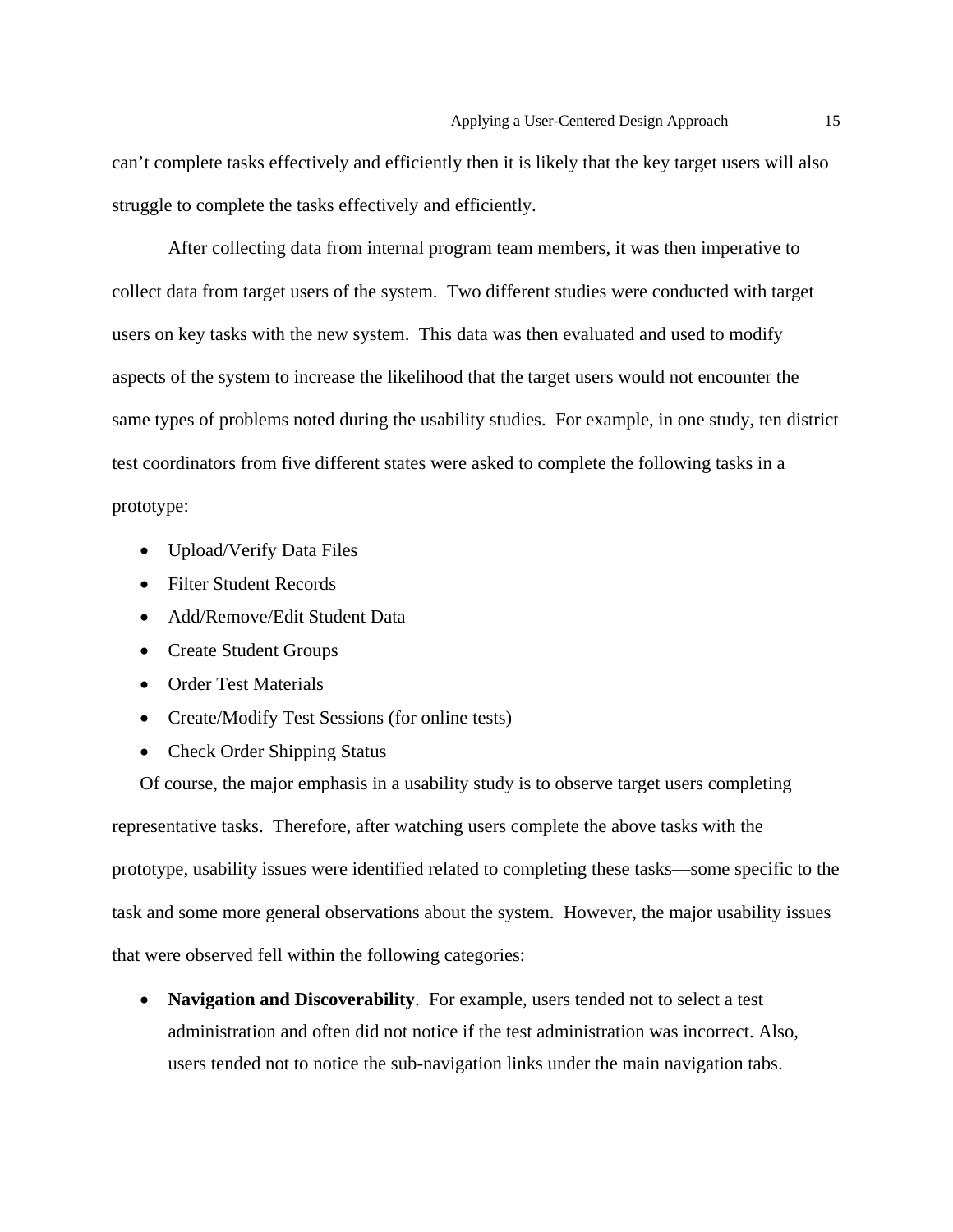- **Page Behavior and Forms**. For example, users did not understand that "Save" or "Next" must be clicked to submit changes entered into forms. The relationship between filtering dropdowns and the filter buttons was not clear to some users.
- **Status and Confirmation**. For example, users did not immediately understand what sequence of activities was required to complete a workflow in the prototype. Users wanted more status and confirmation information to verify that tasks were completed successfully.

Based upon the analysis of the usability problems identified, recommendations were made to increase the likelihood that users would be more efficient and effective using the system, the prototype was updated in various ways, and a follow-up usability study was conducted with users. For example, between the first and second usability study the usability of the navigation was examined. During the first usability study, it was clear that users didn't readily see the subnavigation under the different tabs which reduced the likelihood of those users completing tasks effectively and/or efficiently. Since these users have to complete critical tasks successfully and quickly, the tab headings and major tasks under each tab were replicated in the content area of the Home page. After making this change, users were observed using these new links successfully and quickly on the Home page to navigate to their mission-critical tasks.

#### Insert Figures 4 and 5 Here

Within Pearson customer reviews are typically conducted with a production system. However, when applying a UCD approach to customer reviews, the goal is to let key personnel at the DOE level review prototypes to see if the prototypes meet their expectations. Using prototypes helps to clarify requirements for the system, pushes the review process up to an earlier date which gives time for a corrective course of action, and sets the expectation that the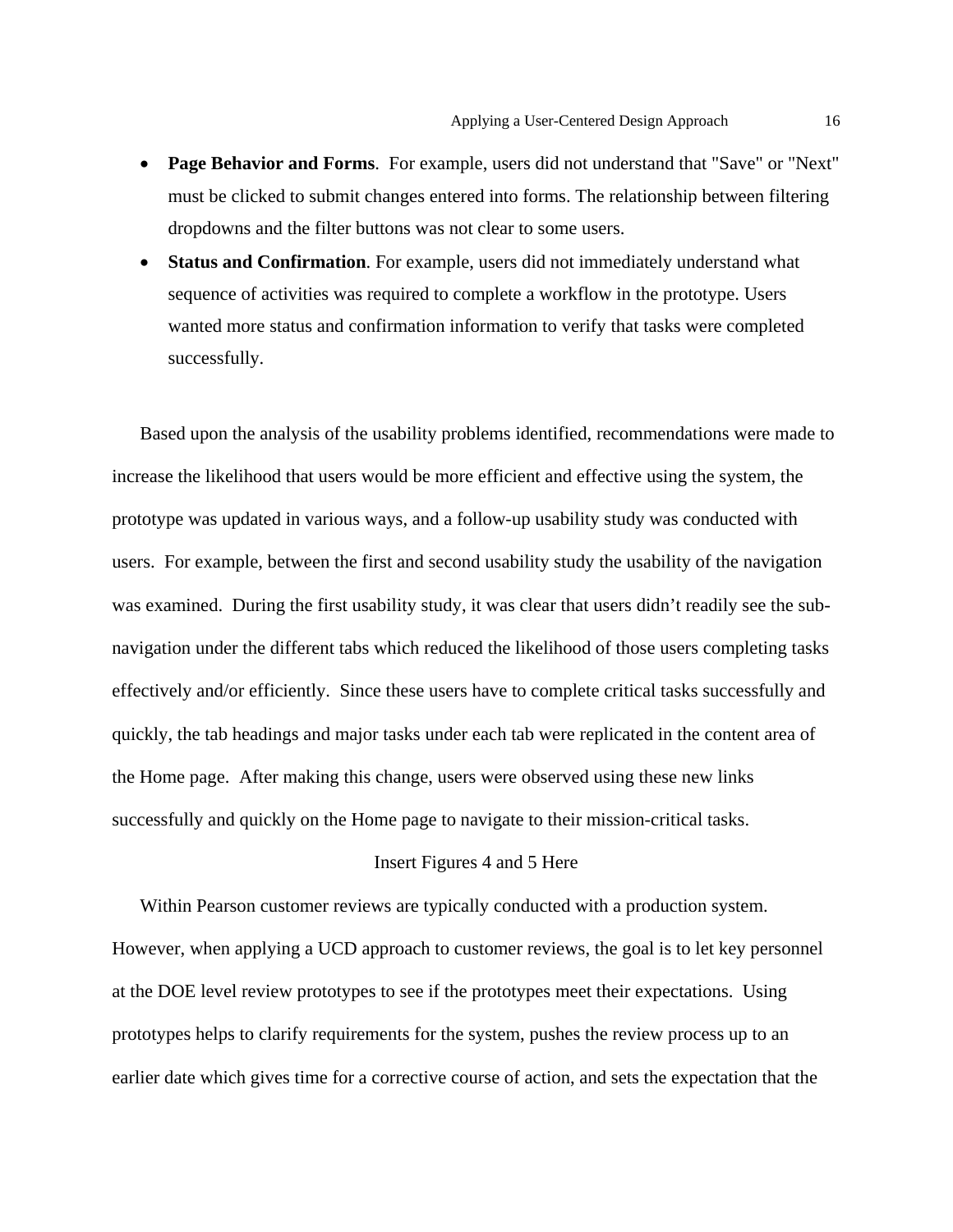prototype isn't necessarily the final product. Also, these reviews afford an opportunity to explain design rationale and to emphasize that usability studies were conducted with key target populations to ensure the design of the system is usable. During the development of PEMSolutions, several customer reviews were conducted with members of the DOE using prototypes. This kind of review received positive support and allowed on several occasions for the DOE to provide feedback that made it into the system before the system was released for use.

 The UCD process doesn't end once a system is released for production. Once a system is released for customer use, the UCD process begins again. However, once a system is released it is important get feedback from people that use the system and then use that feedback to make changes to a system. There were a variety of methods to obtain user feedback after the release of PEMSolutions. First, the program team received feedback from the DOE and from people at the district and school level. Second, users called our Help Desk to get answers to questions about using the system. Third, customer interviews were performed to better understand the issues that existed using the system. Finally, after using the system during an assessment period, satisfaction surveys were employed to better understand what parts of the system were easy to use and what parts of the system needed to be examined for further improvement.

Satisfaction surveys are critical for getting more than just anecdotal data on the user experience of a system. Also, satisfaction data can be used for creating a post-release evaluation framework for better understanding anecdotal data that comes from the users of the system. For example, a PEMSolutions satisfaction survey was sent to 137 people. Participants were asked to answer the survey and/or forward the survey to other relevant people in their division. Fifty-four people responded to the survey. Overall, most respondents reported a neutral to positive experience completing tasks using PEMSolutions. While there were several areas of the system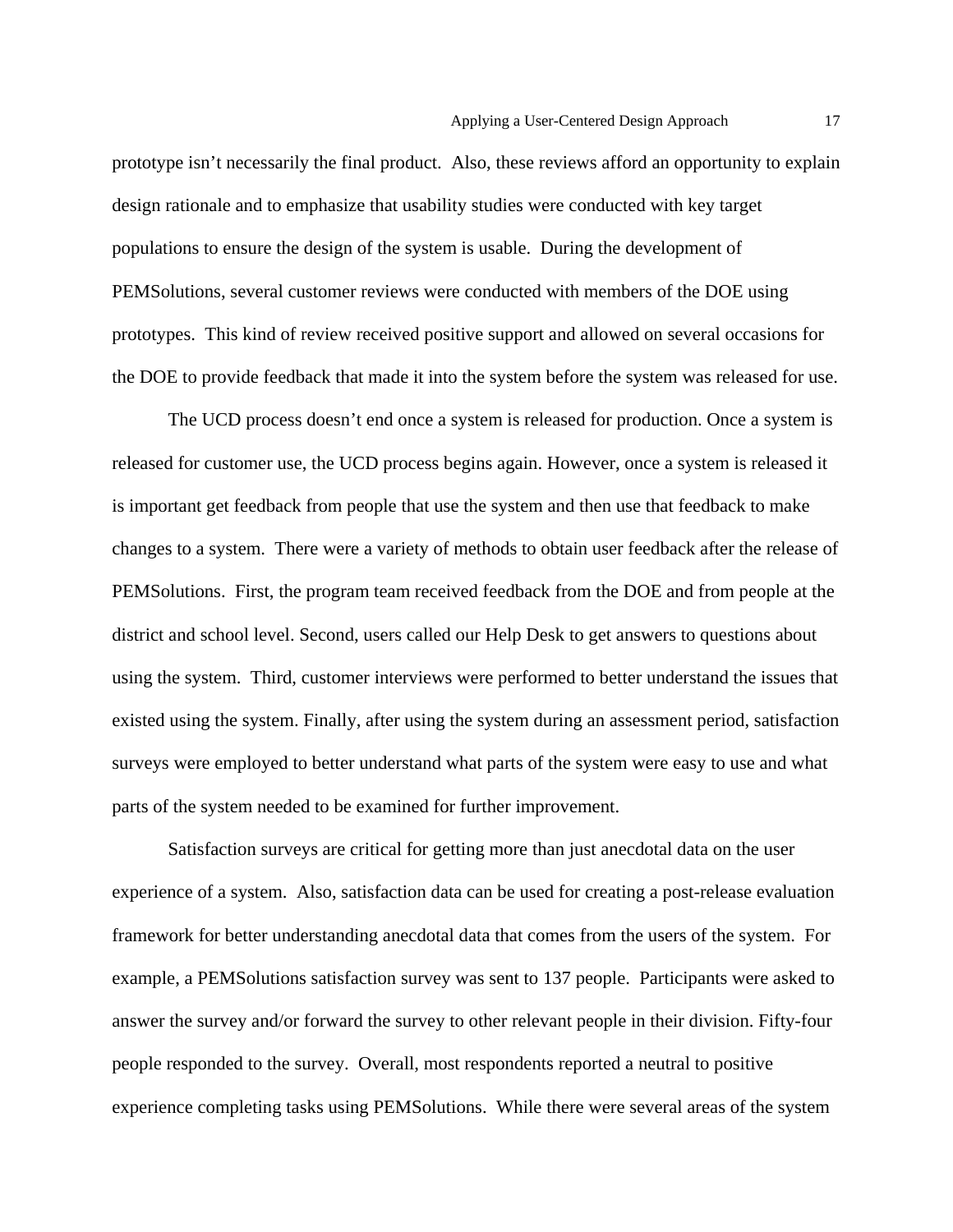that were considered easy to use; there were other areas of the system that didn't receive as strong support. Whether the data was examined from respondents who were neutral to positive or simply positive about completing tasks within the different areas of PEMSolutions, it was clear that there were several areas that needed to be examined for enhancement moving forward.

Feedback from users comes from a variety of sources to the program team that supports a state. However, one of the issues about getting informal feedback is that it is difficult, at times, to determine how critical an issue is for people compared to other issues reported by people. Also, what might be an issue for one person may not be an issue for other people using the system. Therefore, the satisfaction survey was used to help put anecdotal feedback into a larger context with regard to the overall user experience. Second, for areas that didn't receive high customer satisfaction ratings, we were also able to access the data the program team received from the customer to create some hypotheses about those areas in the system. Finally, the results of the satisfaction survey as well as other feedback received from the users of the system were used as a way to prioritize areas to focus on for enhancements that would provide the largest impact on enhancing the user experience of the system. Of course, as the product continues to evolve, we will continue to measure user satisfaction as part of the UCD process.

#### **Lessons learned: Looking to the future**

There is the ideal UCD approach that many authors have outlined in their books and then there is the practical reality of applying a UCD approach during a product-development lifecycle given the history of an organization where UCD is new (or even established). In this final section of the paper, some of the caveats and lessons learned from applying a UCD approach for developing a web-based application for high-stakes assessment are examined.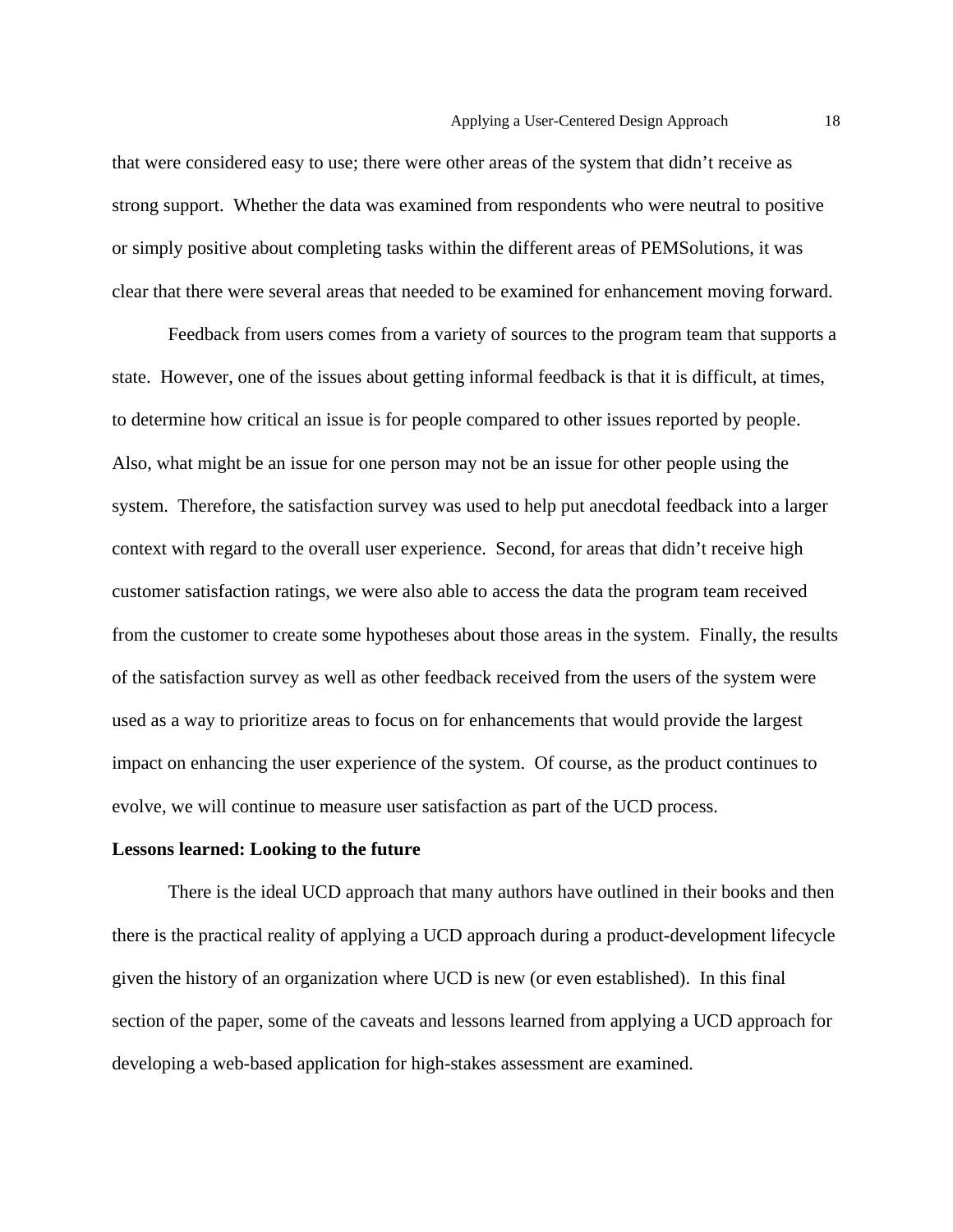One of the most valuable ways to collect data about how people work to complete their critical tasks is to observe them in their natural work environment. However, selling the idea of shadowing district test coordinators as they are doing their work is not that easy because it is both costly with regard to travel expenses and scary with regard to having people be observed while they are working on such mission-critical tasks. However, we still need to collect data when trying to understand how users work or trying to understand the issues that users have working in a system.

Therefore, one of the caveats to be mentioned with regard to this case study in UCD is that instead of observing people work, we conducted interviews with people where we had them focus on describing work behaviors performed during an assessment process. On a related point, if we collected data from a survey, the program team, and/or the help desk about a particular issue with the system, instead of observing people experience this issue in real time, we would schedule time with users to better understand their concerns.

We were able to accomplish this by using a remote testing tool that allowed the users to access our network so we could see where the issues arose rather than rely on the verbal feedback alone. Thus, we have learned that applying a UCD approach in our domain has some practical limitations with regard to observing people work. However, we have also learned that applying a systematic approach to understanding our target users, identifying usability issues through a variety of means, measuring satisfaction through surveys, and using prototypes as a tool to communicate designs and requirements to both internal and external stakeholders has still provided valuable data and has likely improved the user experience.

Also, our success of applying a UCD approach to product development is related to the perceived success of the work we do within an organization. Therefore, to some degree, people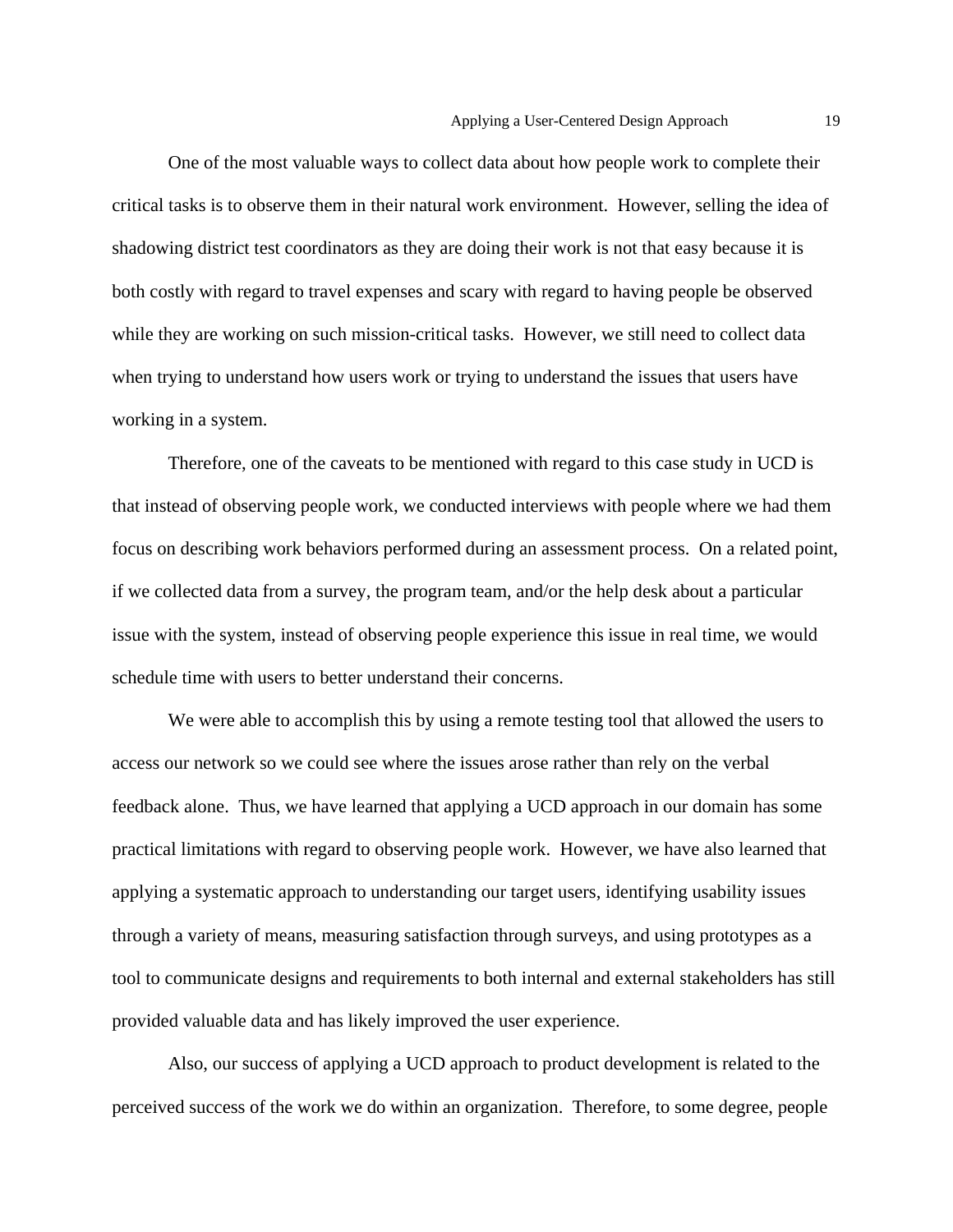engaged in a UCD process must evangelize the process to their peers in product development to get their buy-in on different UCD activities. However, evangelizing isn't just about *talking up* UCD and its benefits related to creating a satisfactory user experience. It is also showing colleagues the value of the UCD approach by giving those people data they can use along with design rationale. Often design rationale is based upon research and common design conventions that are considered optimal for a great user experience by experts in the field. Some design rationale can be attributed to the fact that conventions are used consistently in some of the top sites or web applications. Finally, we have also learned that listening is not only essential for our customers. It is critical to listen to our developers on issues of technical feasibility and to reflect their expertise on those issues in our designs.

Of course, UCD is about iteration and not just iteration of a design. We know that improving upon applying the UCD process at Pearson is an evolution where we will continue to iterate and learn about what works and what doesn't work in our environment. As we continue to learn and iterate on our process, we hope to continue to apply UCD more effectively and efficiently in the future.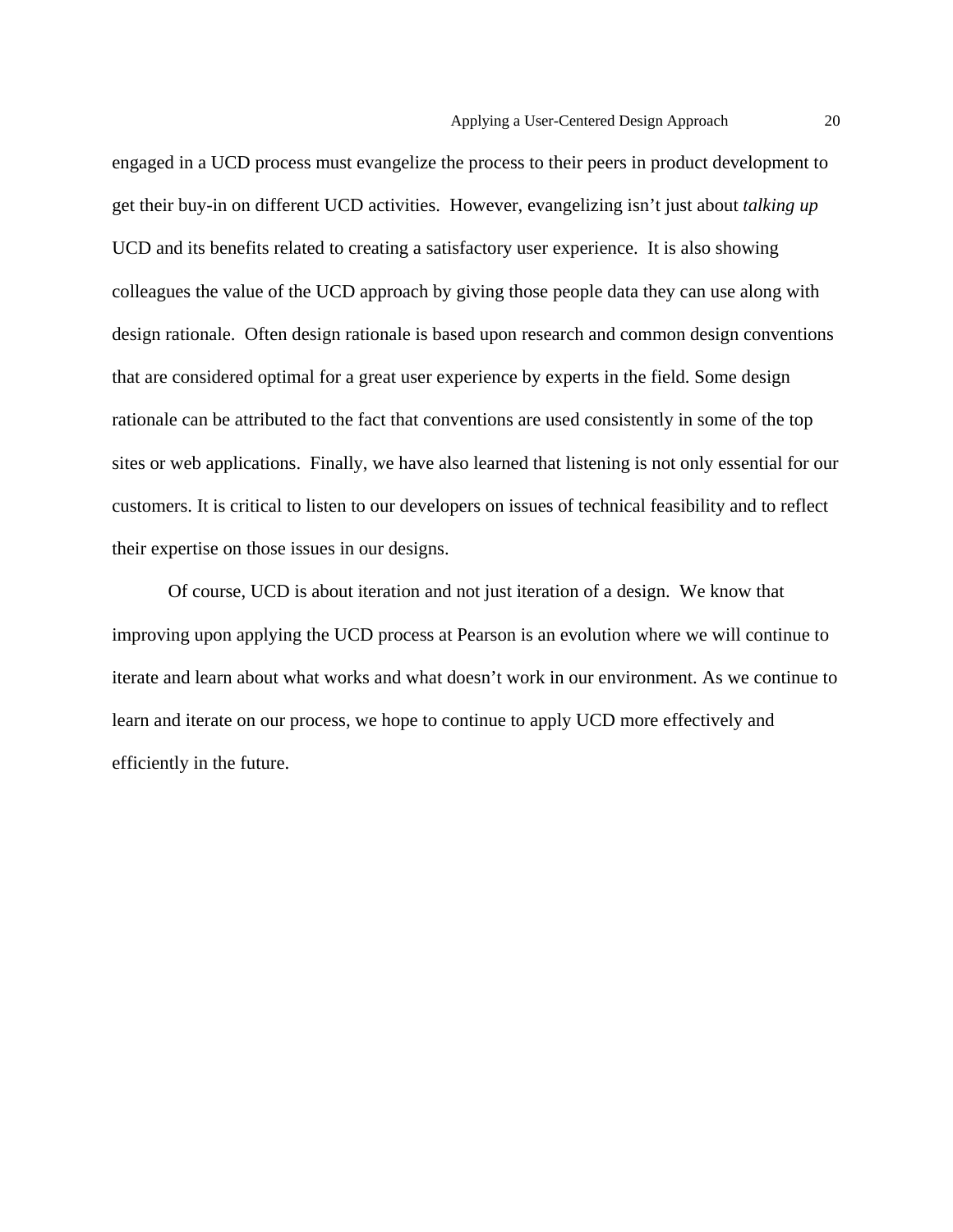#### **References**

- Galitz, Wilbert O. (1997). The essential guide to user interface design: an introduction to GUI design principles and techniques. New York, NY: John Wiley & Sons, Inc.
- Norman, Donald A. (1998). The invisible computer: why good products can fail, the personal computer is so complex, and information appliances are the solution. Cambridge, MA: The MIT Press.
- Rubin, Jeffrey (1994). Handbook of usability testing: how to plan, design, and conduct effective tests. New York, NY: John Wiley & Sons, Inc.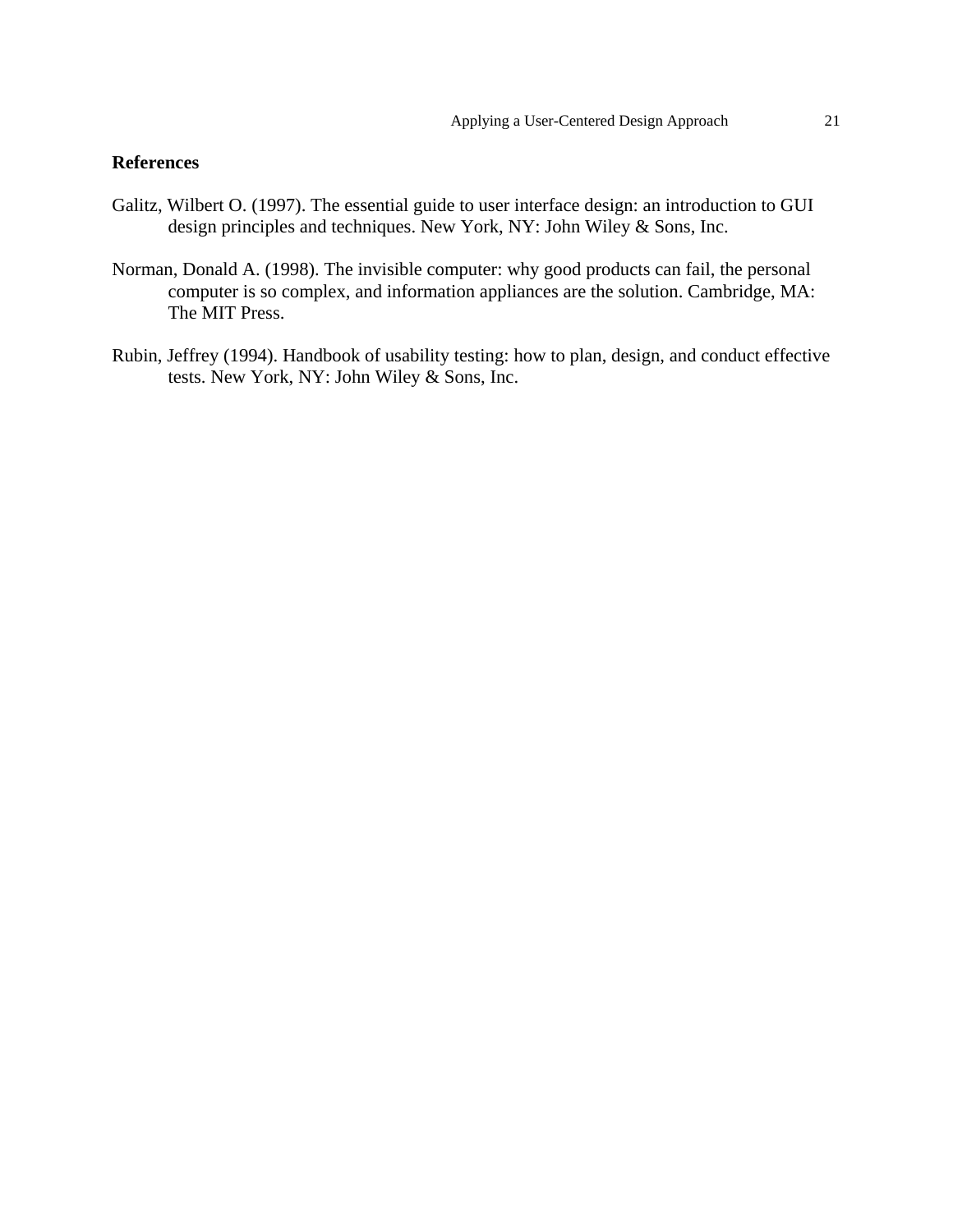### Figure 1. SchoolHouse (paper testing)



Privacy Policy | Terms and Conditions of Use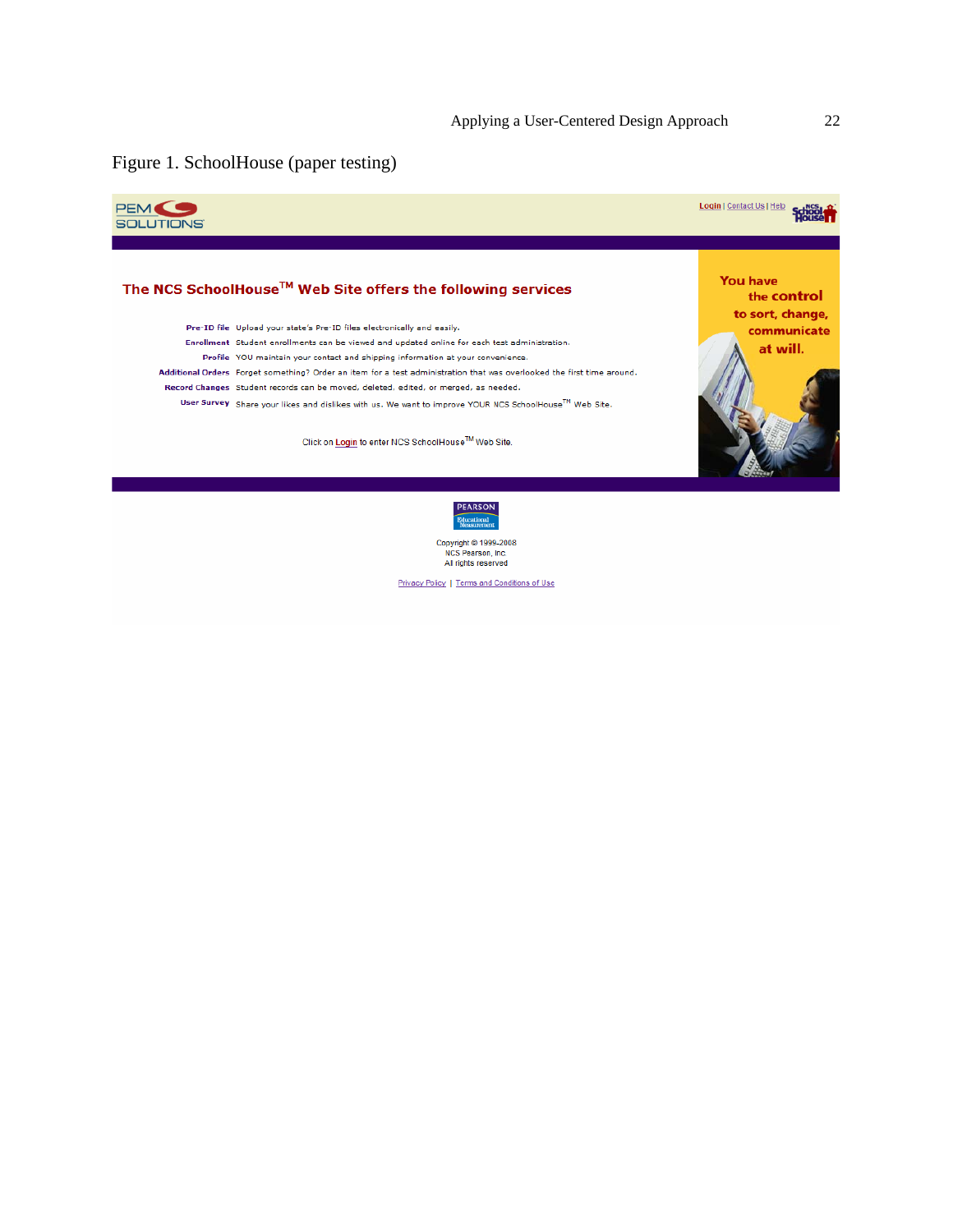#### Figure 2. eMeasurement Services (computer testing)

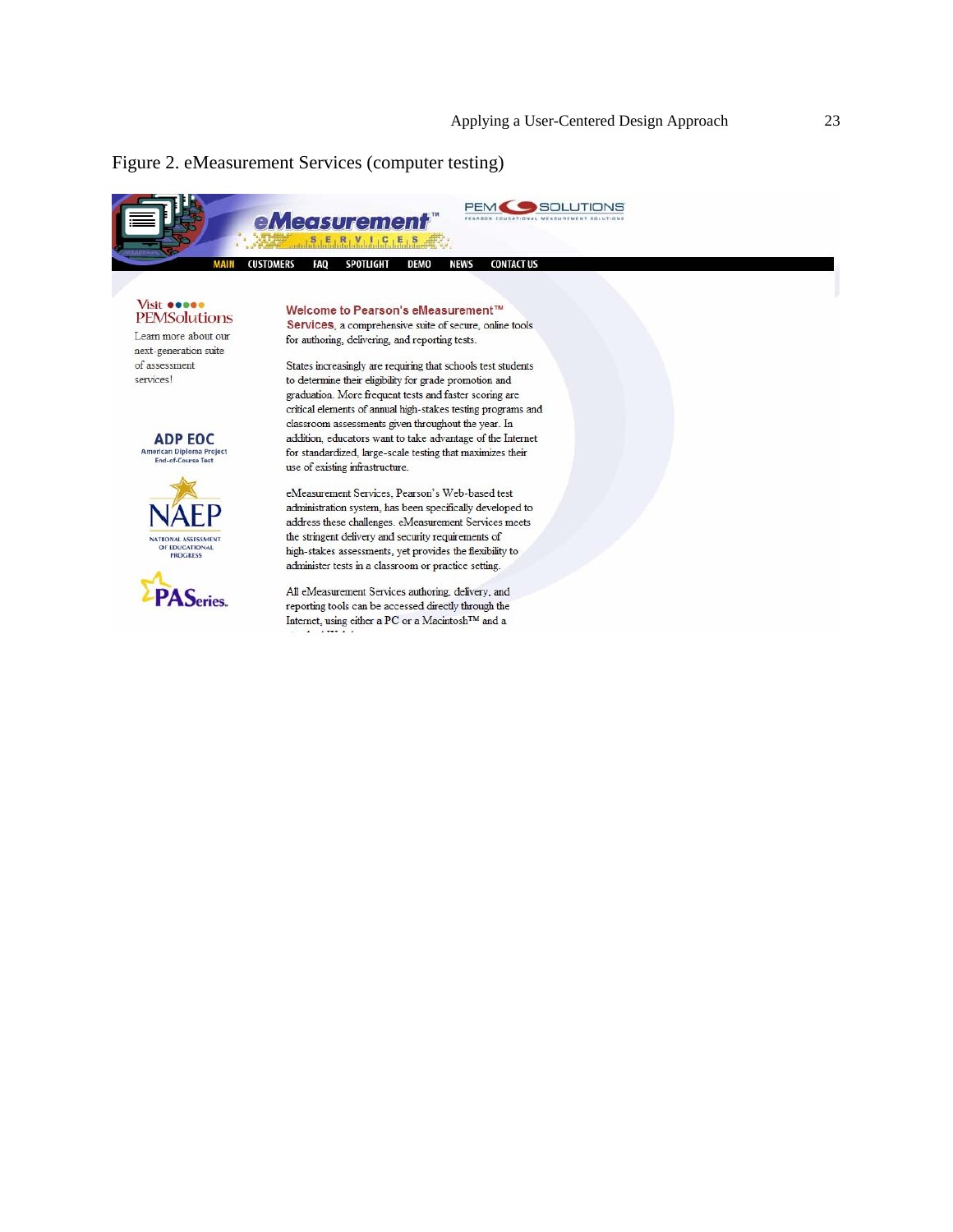

| Reference Home > PEMSolutions Secure                                                                                                                                                                                                                                                                                                                                                                                                                                                                                                                                                                                                                                                                                                                                                                                                                                                                                                      |                                                                                                                                                                             |                                                                                                                                                                                                                            |                   |                                                                                                                                                                                                   |                                                                                                                                                                                                          |                                                                                                                                                                                                                        |  |
|-------------------------------------------------------------------------------------------------------------------------------------------------------------------------------------------------------------------------------------------------------------------------------------------------------------------------------------------------------------------------------------------------------------------------------------------------------------------------------------------------------------------------------------------------------------------------------------------------------------------------------------------------------------------------------------------------------------------------------------------------------------------------------------------------------------------------------------------------------------------------------------------------------------------------------------------|-----------------------------------------------------------------------------------------------------------------------------------------------------------------------------|----------------------------------------------------------------------------------------------------------------------------------------------------------------------------------------------------------------------------|-------------------|---------------------------------------------------------------------------------------------------------------------------------------------------------------------------------------------------|----------------------------------------------------------------------------------------------------------------------------------------------------------------------------------------------------------|------------------------------------------------------------------------------------------------------------------------------------------------------------------------------------------------------------------------|--|
|                                                                                                                                                                                                                                                                                                                                                                                                                                                                                                                                                                                                                                                                                                                                                                                                                                                                                                                                           |                                                                                                                                                                             | Orders   Your Account   Administrative Management   Support   Logout                                                                                                                                                       |                   |                                                                                                                                                                                                   |                                                                                                                                                                                                          |                                                                                                                                                                                                                        |  |
|                                                                                                                                                                                                                                                                                                                                                                                                                                                                                                                                                                                                                                                                                                                                                                                                                                                                                                                                           | <b>Home</b>                                                                                                                                                                 | <b>Student Data</b>                                                                                                                                                                                                        | <b>Test Setup</b> | <b>Test Results</b>                                                                                                                                                                               |                                                                                                                                                                                                          |                                                                                                                                                                                                                        |  |
|                                                                                                                                                                                                                                                                                                                                                                                                                                                                                                                                                                                                                                                                                                                                                                                                                                                                                                                                           |                                                                                                                                                                             |                                                                                                                                                                                                                            |                   |                                                                                                                                                                                                   |                                                                                                                                                                                                          | Current organization: Dept of Education change organization                                                                                                                                                            |  |
| Welcome, Jeff Wilson                                                                                                                                                                                                                                                                                                                                                                                                                                                                                                                                                                                                                                                                                                                                                                                                                                                                                                                      |                                                                                                                                                                             |                                                                                                                                                                                                                            |                   |                                                                                                                                                                                                   |                                                                                                                                                                                                          |                                                                                                                                                                                                                        |  |
| <b>Latest News</b>                                                                                                                                                                                                                                                                                                                                                                                                                                                                                                                                                                                                                                                                                                                                                                                                                                                                                                                        |                                                                                                                                                                             |                                                                                                                                                                                                                            |                   |                                                                                                                                                                                                   |                                                                                                                                                                                                          |                                                                                                                                                                                                                        |  |
| <b>Assessment Dates</b><br><b>Important Assessment Dates</b><br>View PDF View PDF<br><b>Important Information</b><br>• NEW - Field Test volunteers<br>needed. If you would like to<br>participate in a Fall Field Test.<br>please contact Randy Smith,<br>DOE Field Test Coordinator at<br>319-555-6582 ext 2568.<br>• Be sure to have your Student<br>Information Systems updated<br>before you begin loading<br><b>Student Registration</b><br>Information. This will help<br>reduce the amount of updates<br>you may need to make<br>throughout the Student<br>Registration process.<br><b>System Maintenance</b><br>• NEW - There will be a system<br>maintenance outage the<br>weekend of 3/15 - 3/16.<br>· Standard system maintenance<br>windows are bi-weekly on<br>Thursday evenings from<br>9:00pm - midnight. Please<br>contact your District / Non-<br>Public Test Coordinator for<br>additional information as<br>necessary. | <b>PEMSolutions</b><br>Welcome to the state's gateway to services designed to help you register<br>students for testing, order testing materials, and analyze test results. |                                                                                                                                                                                                                            |                   |                                                                                                                                                                                                   |                                                                                                                                                                                                          |                                                                                                                                                                                                                        |  |
|                                                                                                                                                                                                                                                                                                                                                                                                                                                                                                                                                                                                                                                                                                                                                                                                                                                                                                                                           |                                                                                                                                                                             | <b>Student Data</b>                                                                                                                                                                                                        |                   | <b>Test Setup</b>                                                                                                                                                                                 |                                                                                                                                                                                                          | <b>Test Results</b>                                                                                                                                                                                                    |  |
|                                                                                                                                                                                                                                                                                                                                                                                                                                                                                                                                                                                                                                                                                                                                                                                                                                                                                                                                           |                                                                                                                                                                             | <b>Send Student Data</b><br>• Send student files to the system<br>• Check for problems with sent files<br><b>Manage Student Data</b><br>• Filter and sort students<br>• View total student counts<br>• Change student data |                   | <b>Manage Participation Counts</b><br>materials<br><b>Register Students</b><br>before testing<br><b>Manage Test Sessions</b><br>• View online test sessions<br>session<br>• Proctor test sessions | • Enter student counts to order test<br>• Assign students to paper & online tests<br>· Update student demographic data<br>• View student counts by administration<br>• Add registered students to a test | <b>View On-Demand Reports</b><br>• Online testing test results at a group<br>level<br><b>View Published Reports</b><br>. View, download and print access to daily<br>published reports and extracts by<br>organization |  |
| Copyright @ 2007 Pearson Education, Inc. or its affiliate(s). All rights<br><b>PEM SOLUTIONS</b><br>reserved.<br>PEARSON EDUCATIONAL MEASUREMENT<br>Trademarks   Disclaimer   Privacy Policy                                                                                                                                                                                                                                                                                                                                                                                                                                                                                                                                                                                                                                                                                                                                              |                                                                                                                                                                             |                                                                                                                                                                                                                            |                   |                                                                                                                                                                                                   |                                                                                                                                                                                                          |                                                                                                                                                                                                                        |  |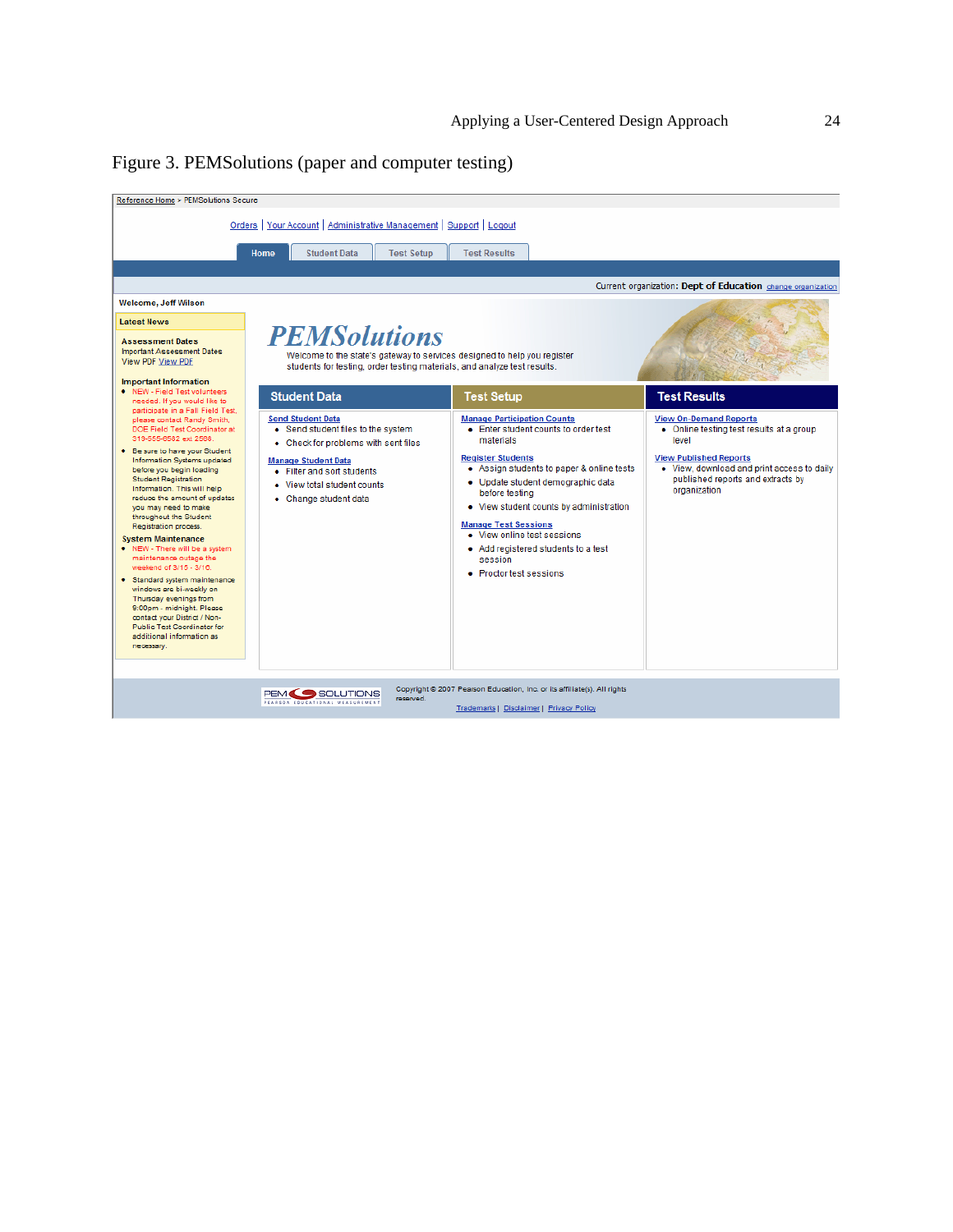#### Figure 4. Early Prototype of PEMSolutions



Copyright 2005 <u>Pearson Education, Inc.</u> and/or one or more of its direct or indirect affiliates. All rights reserved.<br>Logos and images are property of their respective owners<br>Trademarks | Disclaimer | Privacy Policy